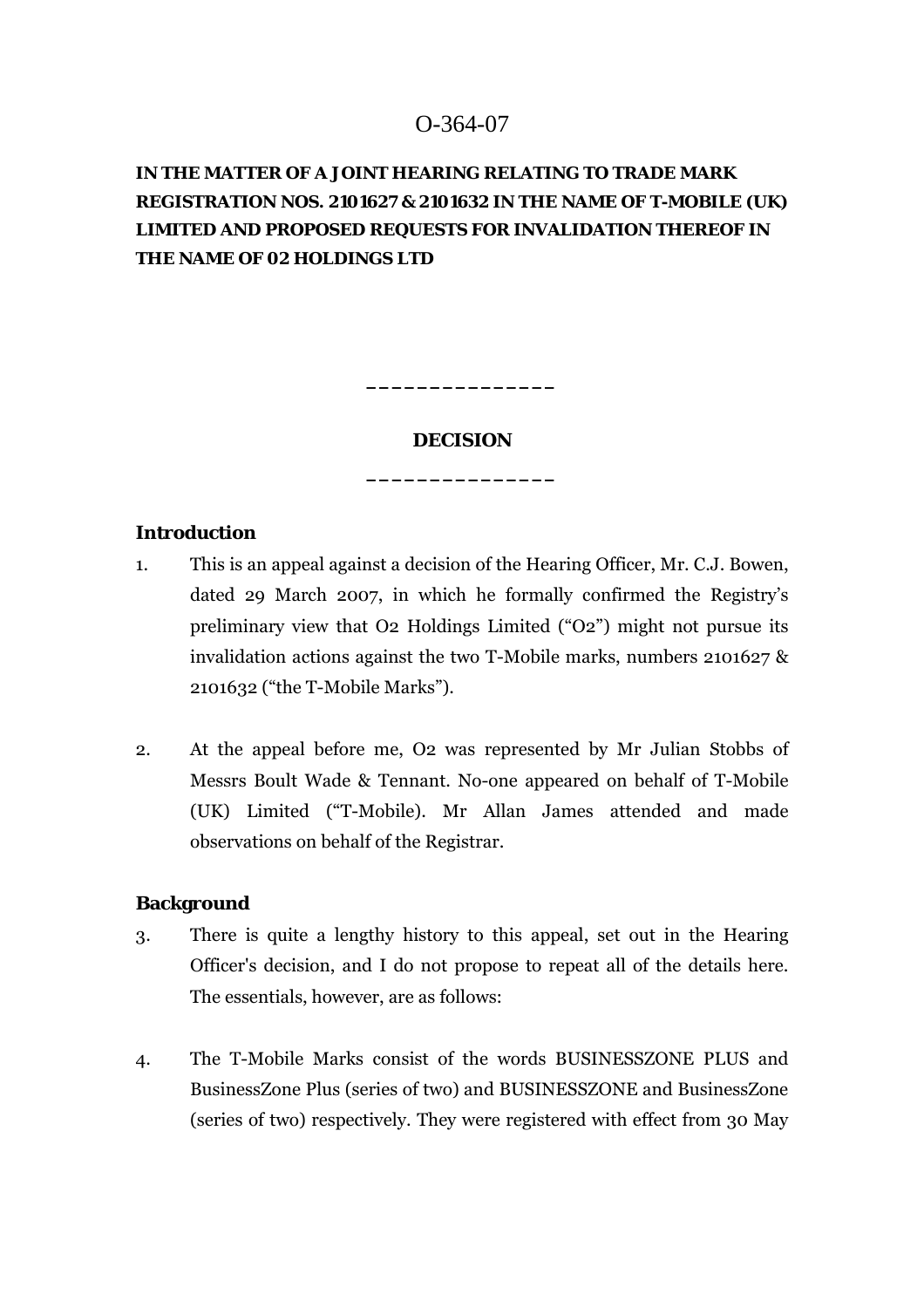1996 for a variety of goods and services in classes 9 and 38, broadly speaking in the field of telephone, telecommunications and similar instruments and telecommunications and similar services. The registration procedure for both marks was completed on 5 March 1999.

- 5. On 26 February 2004, O2 applied to register the marks BUSINESS ZONES and BUSINESS ZONES FROM O2 (application numbers 2356802 and 2356807 respectively) also for goods and services in Classes 9 and 38. I was told that O2 had already started using those marks in trade, although I am not sure when such use began. Whilst those applications were pending, on 19 January 2005, O2 applied for revocation of the T-Mobile Marks pursuant to sub-sections 46 (1) (a) and (b) of the Trade Marks Act 1994, purportedly from 25 February 2004.
- 6. The original registered proprietor of the T-Mobile Marks was the telecommunications business 'One 2 One'. The marks were later assigned to T-Mobile; I do not know the date of the assignment but it was registered on 18 March 2005. Then, on 13 April 2005, T-Mobile applied to register two more marks, application Nos. 2389216 BUSINESSZONE and 2389265 BUSINESSZONE PLUS, again in Classes 9 and 38. Both of those applications have been examined but have not proceeded further.
- 7. During the course of the revocation proceedings in the Registry, O2 accepted that the earliest available date from which revocation might take effect was 5 March 2004 (as the process of registration of the T-Mobile Marks was not concluded until 5 March 1999), and applied to amend its application accordingly. Asked to respond to the proposed amendment, on 17 June 2005, T-Mobile's trade mark agents said "… If the applicants for revocation are now seeking revocation effective 5th March 2004 or 18th January 2005, then this is unlikely to be contested. The applications which they have on file incorporating BUSINESS ZONES are dated 26th February 2004, and therefore must be refused because, at the date of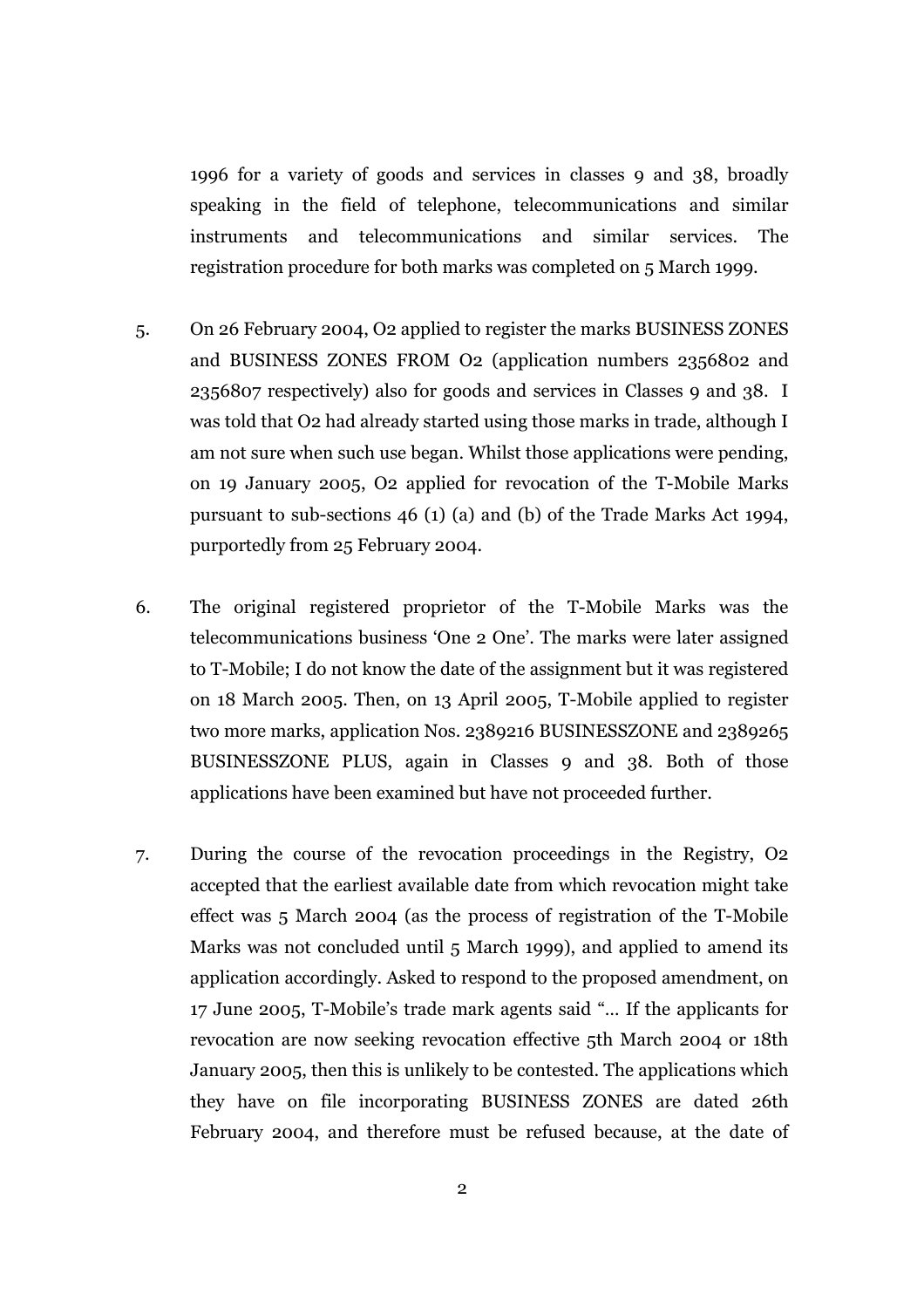application, our Client's registrations will have been valid earlier rights. In the circumstances, our Clients do not propose to press for the appointment of an Interlocutory Hearing, but we reserve the right to argue that the applications be struck out if we are instructed to defend these registrations after we have seen the amended paperwork." On 23 September 2005, T-Mobile confirmed that it did not propose to file a Form TM8. Accordingly, by decisions dated 20 October 2005, the Registrar revoked both of the T-Mobile Mark registrations with effect from 5 March 2004. This was therefore only a partial revocation of the marks, which had been registered with effect from 30 May 1996. The revocation is now reflected upon the Register, in that a search for the Marks shows their status as revoked and "progress stopped" from 5 December 2005.

- 8. Despite the slight overlap of dates between the T-Mobile Marks and O2's applications, O2's trade mark applications were accepted by the Registry. The applications were advertised for opposition purposes on 10 February 2006, and T-Mobile filed oppositions based upon the partially revoked T-Mobile Marks on 30 March 2006, and (I was told) indicated that it had a commercial interest in the Marks, albeit without making a statement of use in the oppositions.
- 9. In response to the oppositions, on 24 July 2006, O2 filed requests for the *invalidation* of both of the T-Mobile Marks. It is plain that the requests for a declaration of invalidity flowed from the fact that the successful revocation of the T-Mobile marks had left O2's marks exposed to opposition by T-Mobile, as flagged up by the letter of 17 June 2005. The objections raised were:
	- i) that the sign BUSINESSZONE PLUS is devoid of any distinctive character in respect of the goods and services covered by the subject registration, and fell foul of section 3(1)(b);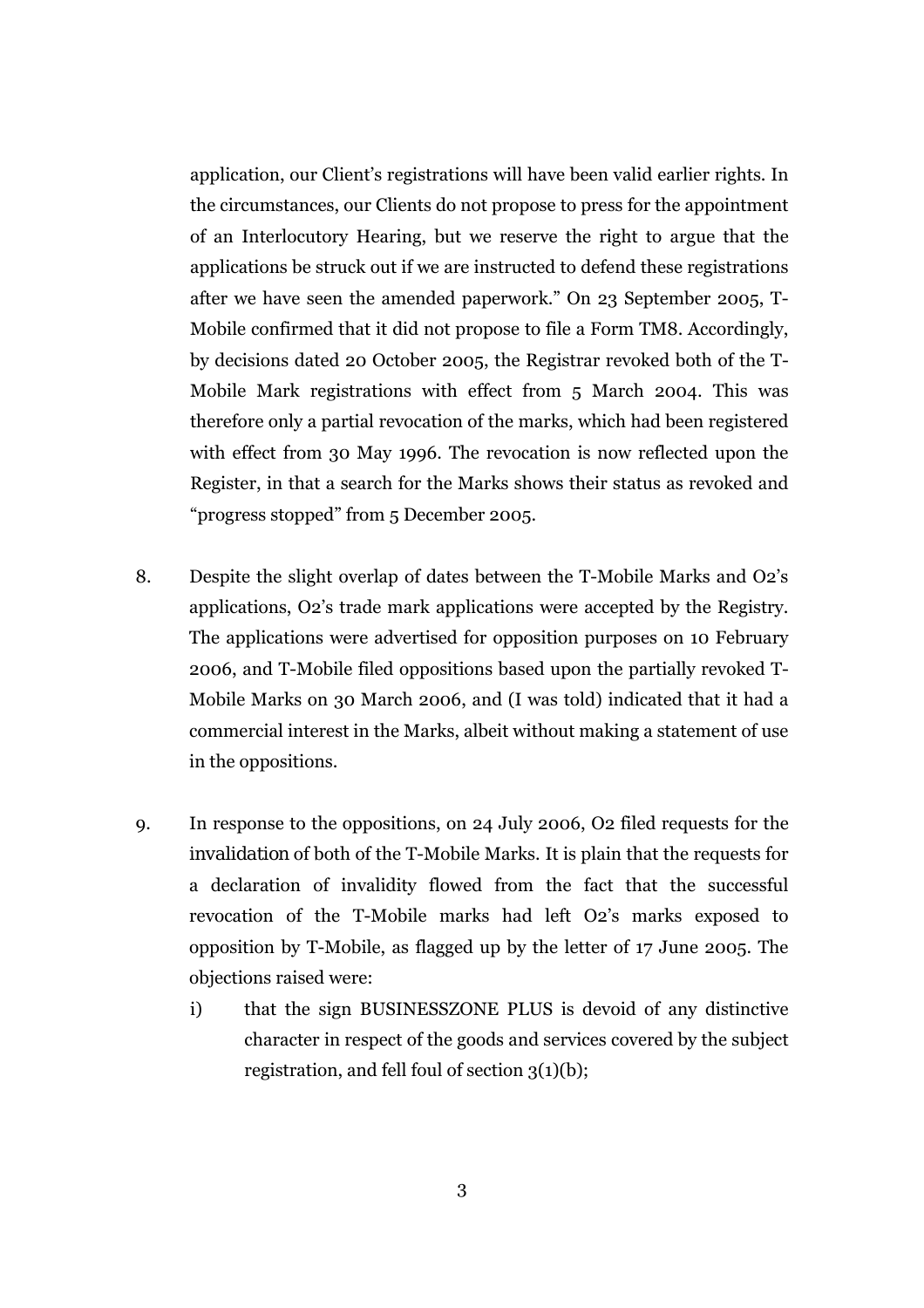- ii) that the sign BUSINESSZONE PLUS may serve, in trade, to designate the kind, quality, etc of the goods or services, and fell foul of section 3(1)(c) of the Act; and
- iii) that the trade mark applications in question were made in bad faith and fell foul of section 3(6) of the Act.
- 10. The Registry responded to the invalidity applications by letters dated 27 July 2006, saying

"… as the status of the [T-Mobile] registration is currently revoked, the Registry's preliminary view is that it is not possible to pursue the invalidation action. Section 63(1) of the Trade Marks Act 1994 sets out the definition of a registered trade mark which means a registration in the Register and Section 46(6) states:

Where the registration of a trade mark is revoked to any extent, the rights of the proprietor shall be deemed to have ceased to that extent as from- (a) the date of the application for revocation, or (b) if the registrar or court is satisfied that the grounds for revocation existed at an earlier date, that date.

From which it is clear that the registration (therefore the registered trade mark), no longer exists on the Register."

- 11. The Registry invited comments from the parties. Perhaps not surprisingly, O2 responded that as the T-Mobile Marks were relied upon in opposition to registration of its marks, the T-Mobile Marks were "very much live rights," whilst T-Mobile agreed with the Registry's view. The Registry responded to O2's letter on 13 September 2006, repeating the point about the construction of sub-section 47(1) and adding, "An application for invalidation might also be an abuse of process."
- 12. A joint hearing to consider the Preliminary View took place on 20 October 2006. At the hearing, both parties were represented by counsel. In his decision, the Hearing Officer set out at some length the arguments of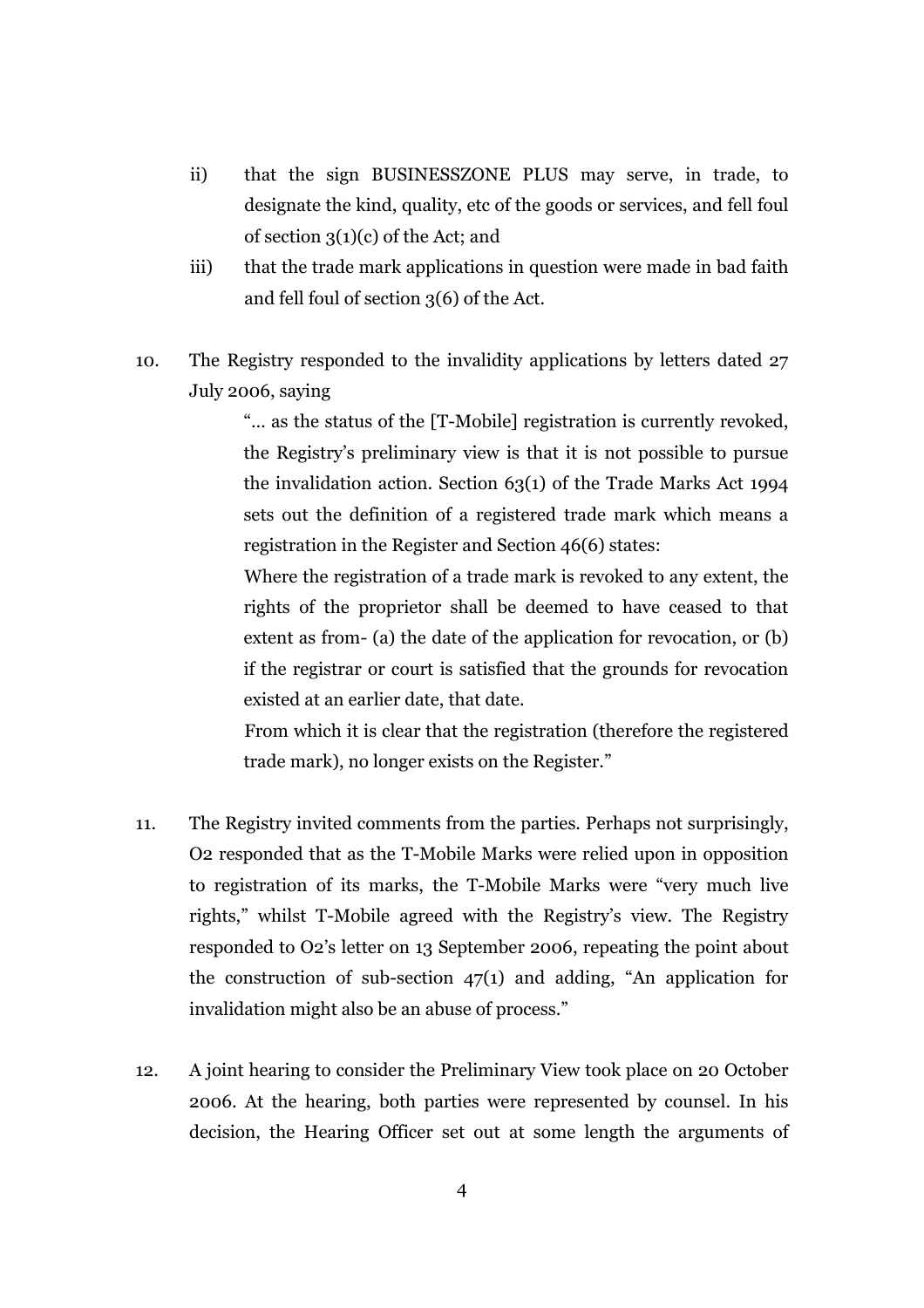counsel for both sides; I shall not repeat them here. The Hearing Officer reserved judgment, and gave his reasons for upholding the preliminary view by letter dated 2 November 2006. He was then asked to give full reasons in writing, and it is that decision which is now under appeal.

- 13. By the time the appeal came before me, though I do not know exactly when, T-Mobile had decided to withdraw its opposition to the O2 BUSINESS ZONES and BUSINESS ZONES FROM O2 trade mark applications. T-Mobile wrote a letter to the Registrar on 11 July 2007, in which it said, "So far as our clients are concerned this matter is concluded, not least because our clients are not pursuing the Oppositions which led to the invalidity applications. Consequently our clients propose to take no part in these proceedings unless there is any suggestion that by declining to become involved our clients might be left open to a costs award … In any event, our clients have been given to understand that the Opponent's only interest in the case is that they consented to their Trade Mark Agent pursuing the Appeal in the Appellant's name on a point of principle." T-Mobile was, therefore, not represented at the hearing before me. In the circumstances, I was particularly grateful for Mr James's written and oral observations on behalf of the Registrar.
- 14. T-Mobile's letter gave no explanation for its lack of interest in the invalidation proceedings, nor for the withdrawal of its opposition, but its stance caused me to have some initial concerns that the appeal before me was a purely theoretical appeal raising only academic questions. I mentioned this concern to Mr Stobbs and Mr James shortly in advance of the hearing and invited them to make submissions on this point; I had in mind in particular the principle referred to in *Ainsbury v. Millington (Note)* [1987] 1 W.L.R. 379, where at page 381 Lord Bridge said,

"In the instant case neither party can have any interest at all in the outcome of the appeal. ... It has always been a fundamental feature of our judicial system that the courts decide disputes between the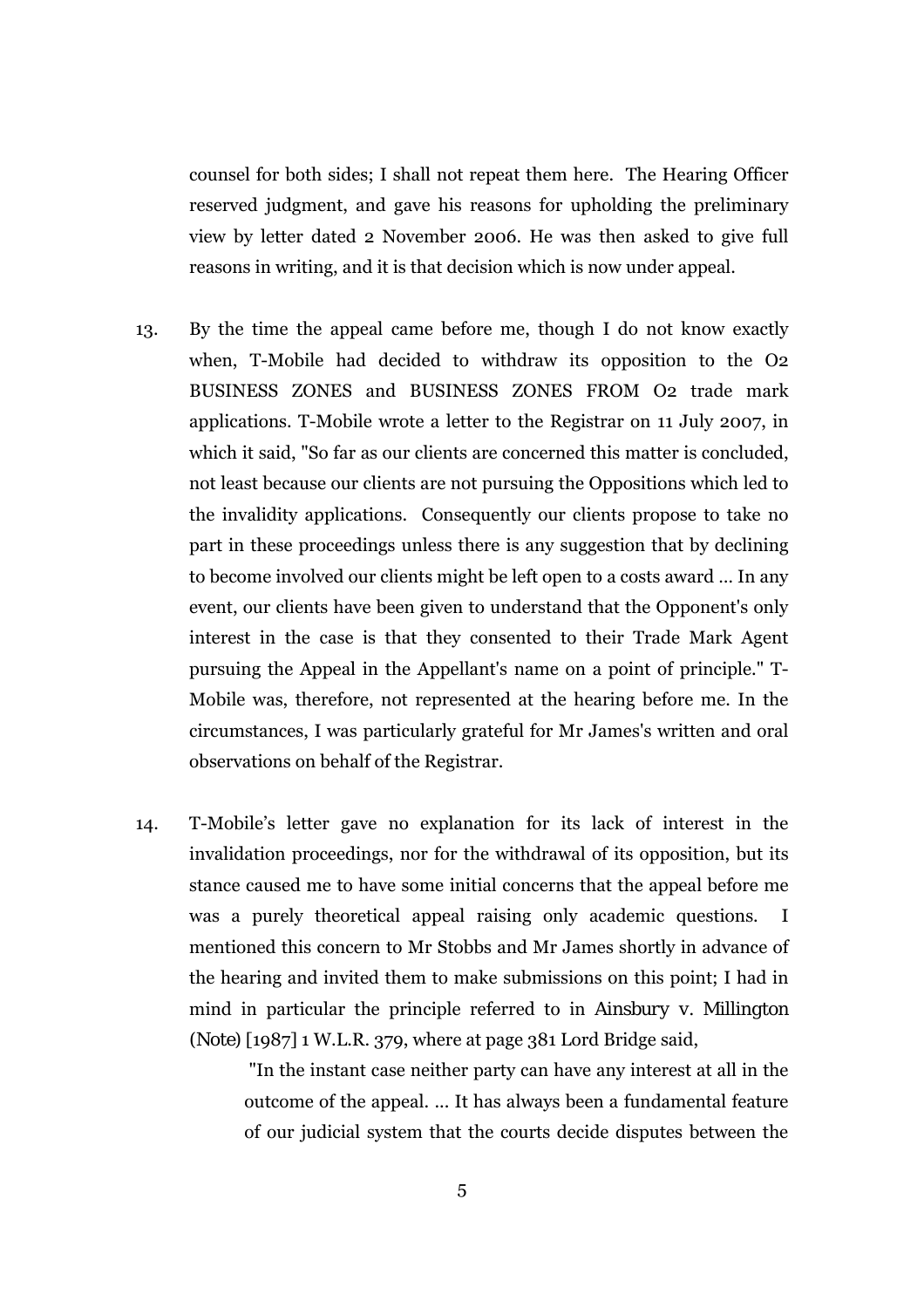parties before them; they do not pronounce on abstract questions of law when there is no dispute to be resolved.

Different considerations may arise in relation to what are called 'friendly actions' and conceivably in relation to proceedings instituted specifically as a test case. The instant case does not fall within either of those categories. Again litigation may sometimes be properly continued for the sole purpose of resolving an issue as to costs when all other matters in dispute have been resolved."

I also drew attention to *R v Secretary Of State for The Home Department, Ex Parte Fathi Saleh Salem* [1999] AC 450 and *Bowman v Fels* [2005] 1 W.L.R. 3083.

- 15. Mr Stobbs submitted that this was not a case falling within the categories of academic or abstract dispute envisaged in the authorities mentioned above. Mr Stobbs told me that there had not been any settlement or agreement of the dispute between his client and T-Mobile, so that it was not for this reason that T- Mobile had withdrawn its opposition to his client's trade mark applications. Possibly, (Mr Stobbs speculated) T-Mobile may have anticipated having difficulty in proving use of its marks; alternatively, (Mr James observed) T-Mobile may have had concerns following Case C-145/05 *Levi Strauss v Casucci* [2006] E.C.R. I-3703, [2007] F.S.R. 8 that the revoked marks might be deemed incapable of founding an objection to O2's applications; Mr James drew a distinction with *Riveria Trade Mark* [2003] R.P.C. 50 where he had held, on behalf of the Registrar, that a revoked trade mark "remains enforceable in respect of matters arising at any time prior to the date at which the rights of the proprietor cease to have effect."
- 16. In any event, though, Mr Stobbs submitted that as there had not been any settlement, his client remained at risk whilst the partially revoked T-Mobile Marks remained "live" on the Register. The possible risks identified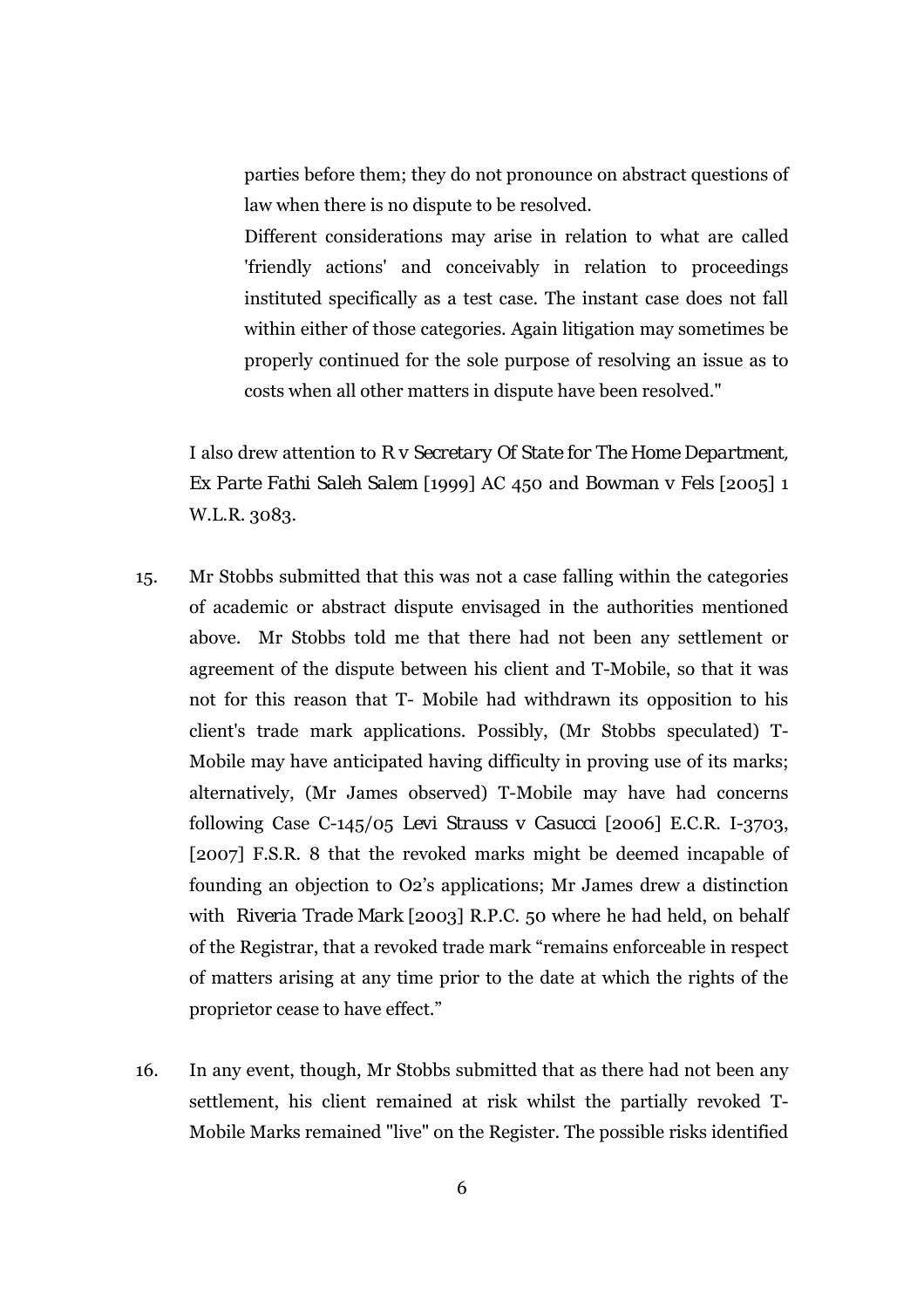were (a) that if T-Mobile used the marks, and O2 sued for infringement, T-Mobile might counterclaim for invalidity, (b) that even without such proceedings, T-Mobile could apply to invalidate the O2 marks, and (c) that T-Mobile (which after all is a very real competitor of O2) could bring infringement proceedings against his client in relation to the period prior to revocation of the T-Mobile Marks. He submitted that it would be inadvisable for his client to leave those marks as a "bargaining chip" on the Register.

17. It seems to me that since the withdrawal of T-Mobile's opposition to the registration of the O2 marks, which are now registered, any risk to O2 and its trade mark registrations has been greatly reduced. In principle, T-Mobile could issue proceedings against O2 for infringement of its T-Mobile Marks during the period up to 4 March 2004, O2 having commenced use of its marks prior to the effective date of revocation of the T-Mobile Marks, and well within the 6 year limitation period. However, Mr James rightly pointed out that the risk of such proceedings seems small, particularly in the light of *Levi Strauss & Co v Casucci SpA.* On the other hand, that case dealt with the assertion of rights relating to a period after a mark had become liable to be revoked (in that case due to the acts or inactivity of the proprietor) as opposed to an initial period of validity of the mark. In my judgment, *Levi Strauss* would suggest that no injunction would be granted against O2, but the position might be different (and I am not prejudging the point) if T-Mobile only claimed damages for infringements committed during the period of validity of the Marks, up to the date of revocation. The risk that T-Mobile will seek to rely on its marks to achieve some commercial end seems to me to be very small but I do not think that it can be completely ignored. In the circumstances I do not consider that these invalidity proceedings can be stigmatised as purely academic and for those reasons I think that I should go on to deal with the substance of the appeal.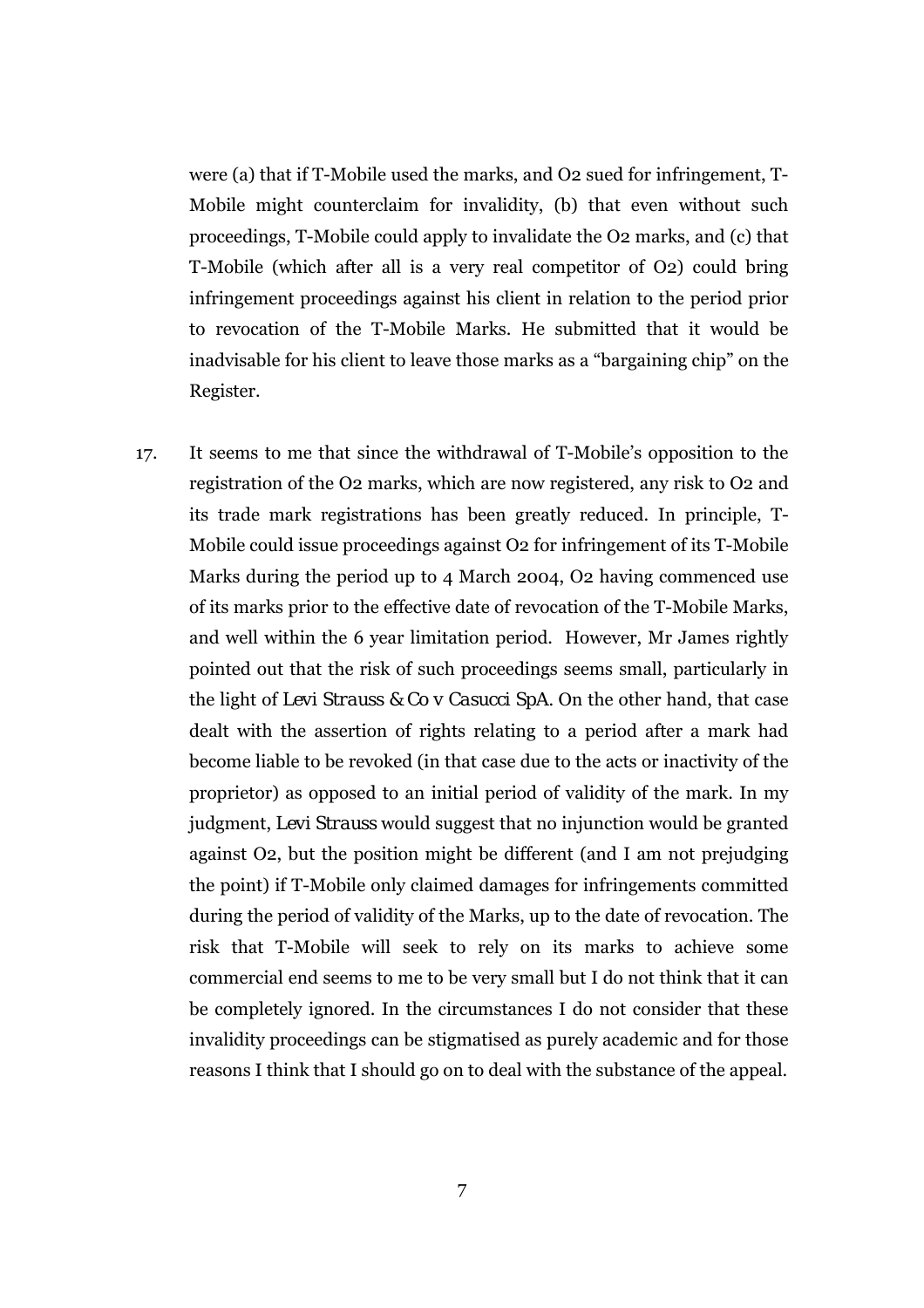#### **The Hearing Officer's reasons**

- 18. At the hearing before Mr Bowen, the case was fully argued on both sides. O2 argued that it was unclear on what basis the TMR refused to consider the invalidation requests. There appeared to O2's counsel to be three potential grounds: (i) lack of jurisdiction, (ii) statutory construction of section 47 and (iii) abuse of process. T-Mobile submitted that the Registrar's preliminary view should be confirmed for the reasons set out in the official letters and because it was an abuse of process for O2 to bring successive applications for revocation and invalidity.
- 19. Mr Bowen set out sections 2, 47 and 63 of the 1994 Act. He dealt firstly with the "lack of jurisdiction" point, that is, whether he had jurisdiction to entertain the invalidation proceedings, when the mark had already been revoked. On this point, Mr Bowen was referred to *Pharmedica GmbH's Trade Mark Application* [2000] R.P.C. 536, and to *Kevin Thomas Rogers and Panrico SA* (O/131/06), "*Donettes."*
- 20. O2's counsel argued that the Registry had an inherent jurisdiction to grant a declaration as to whether a mark had been validly registered regardless of whether the mark remained on the Register, placing particular reliance on *Donettes.* The Hearing Officer said that he had been referred in particular to paragraphs 25 and 26 of *Donettes* (to which I refer further below) and went on:

"26. … Mr Malynicz [counsel for T-Mobile] did take a contrary position in relation to jurisdiction. By reference to paragraph 26 of *Donettes* reproduced above, he said:

"Whilst that may tend to suggest that the equity ought to be resolved in favour of the defendant in that case, in fact it begs the question. That is no reason to assume that the defendant could not be prevented in relation to residual rights, as my learned friend rather appropriately calls them. The fact is if residual rights are capable of being enforced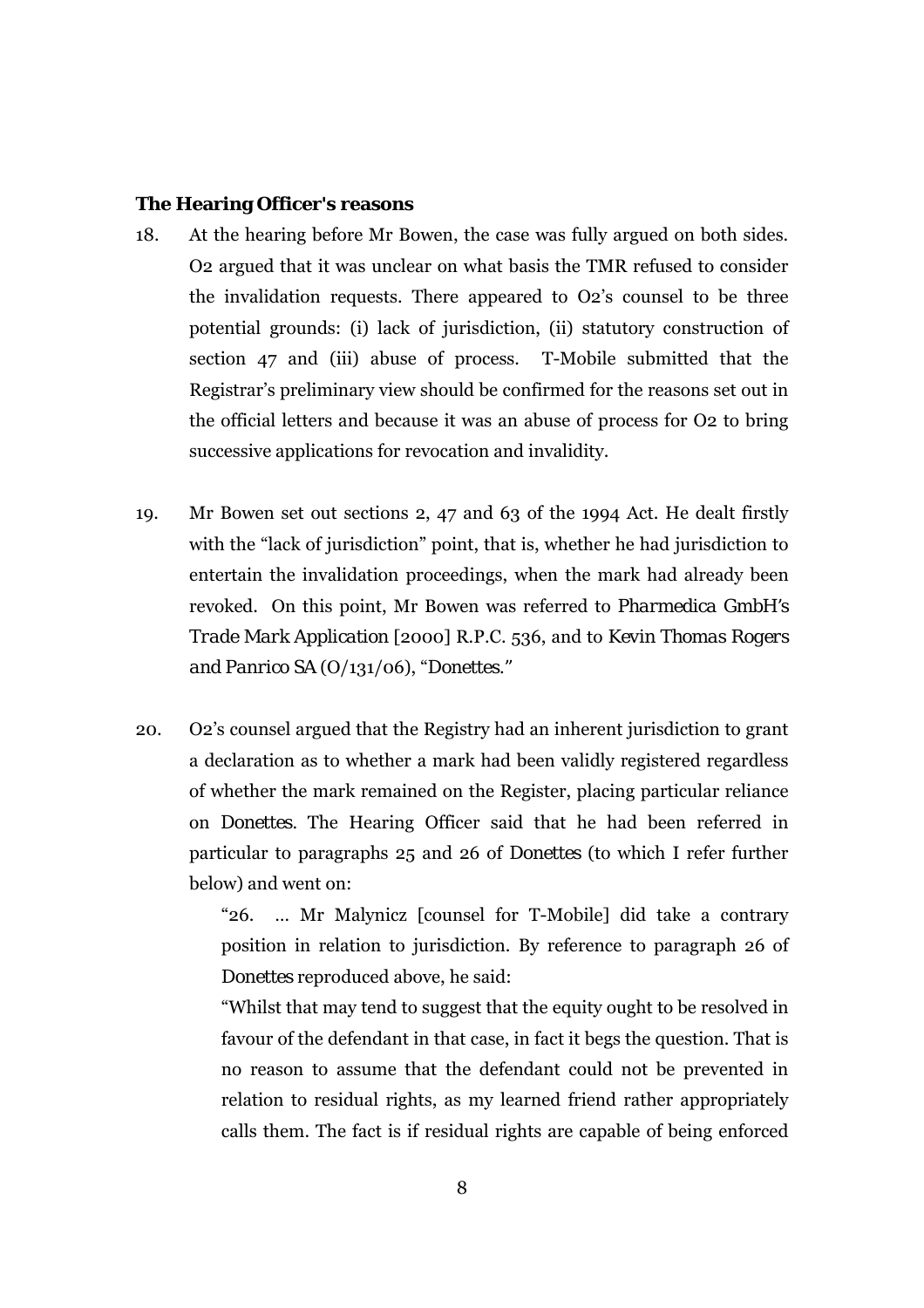against a defendant then it is bad luck for the defendant. If they are not they are not and it is good luck for the defendant. But there is no necessary starting point that just because they are residual rights and they can be asserted against a defendant that that somehow should have anything to do with the way that you need to construe the relevant provisions. As I say, that begs the question rather than answering it".

27. I note that in *Donettes*, the Hearing Officer considered, *inter alia*, whether a revoked trade mark was also susceptible to being declared invalid by reference to regulation 3 of the Community Trade Marks Regulations 1996. He said:

"However, it is difficult to reconcile that reasoning with the provision of regulation 3 of the Community Trade Mark Regulations 1996 (SI 1996 No 1908) which, including the heading, reads in so far as is relevant for present purposes:

# "**Determination** *a posteriori* **of invalidity and liability to revocation**

**3.-(1)** Where the proprietor of a Community trade mark claims the seniority of a registered trade mark which has been removed from the register under Section 43 or has been surrendered under Section 45, application may be made to the registrar or to the court by any person for a declaration that, if the registered trade mark had not been so removed or surrendered, it would have been liable to be revoked under Section 46 or declared invalid under Section 47."

If the provisions in the Act itself are to be construed as allowing for invalidation actions notwithstanding that a mark has already been removed from the register, one might pose the question as to why it was considered necessary to have the above provision dealing with *a posteriori* action in the context of the Community Trade Mark Regulation. The most obvious answer would seem to be that, without such a provision in the Community Trade Mark Regulation, *a posteriori* invalidation or revocation would not be possible."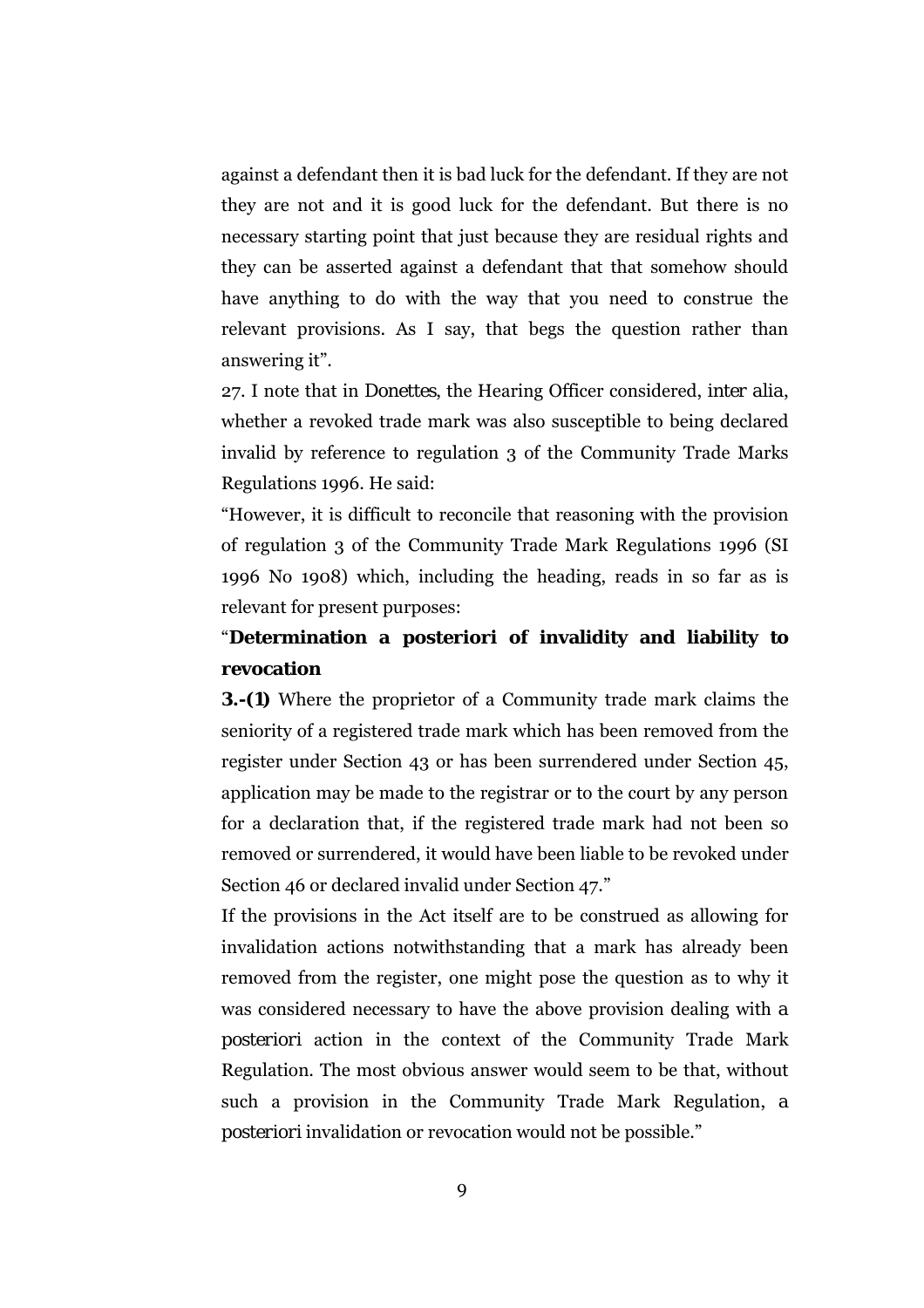28. Given what the Hearing Officer described as "..an uncertain position based on the existing legislative framework…", he concluded that as the proceedings were not "…a case of successive actions, or more specifically, a later filed invalidation action…", that he thought it right "…to allow the applicant to bring this particular case to a conclusion notwithstanding my lingering concern as to how such a course sits with the *a posteriori* provisions referred to above."

29. Whilst in the light of regulation 3 of the Community Trade Mark Regulations I, like the Hearing Officer in *Donettes*, had concerns as to whether the Registrar has the jurisdiction to consider a request for the invalidation of a revoked trade mark, given my findings on the statutory construction and abuse of process points mentioned later in this decision, it was unnecessary for me to reach a concluded view on the point."

21. The Hearing Officer went on to consider the statutory construction point and after summarising the parties' arguments he said:

> "31. As I explained in my letter reporting the outcome of the joint hearing, in my view, the use of the word registration as it appears in the phrase "The registration of a trade mark may be declared invalid.." in Section 47(1) of the Act, should, by reference to Section 63 of the Act, be construed as meaning an "active" registration.

> 32. Section 63 of the Act defines "registration" (unless the context requires otherwise) to registration in that register. Section 47(1) of the Act, which for the sake of convenience is reproduced again here, reads:

"47. - (1) The registration of a trade mark may be declared invalid on the ground that the trade mark was registered in breach of section 3 or any of the provisions referred to in that section (absolute grounds for refusal of registration).

Where the trade mark was registered in breach of subsection (1)(b), (c) or (d) of that section, it shall not be declared invalid if, in consequence of the use which has been made of it, it has after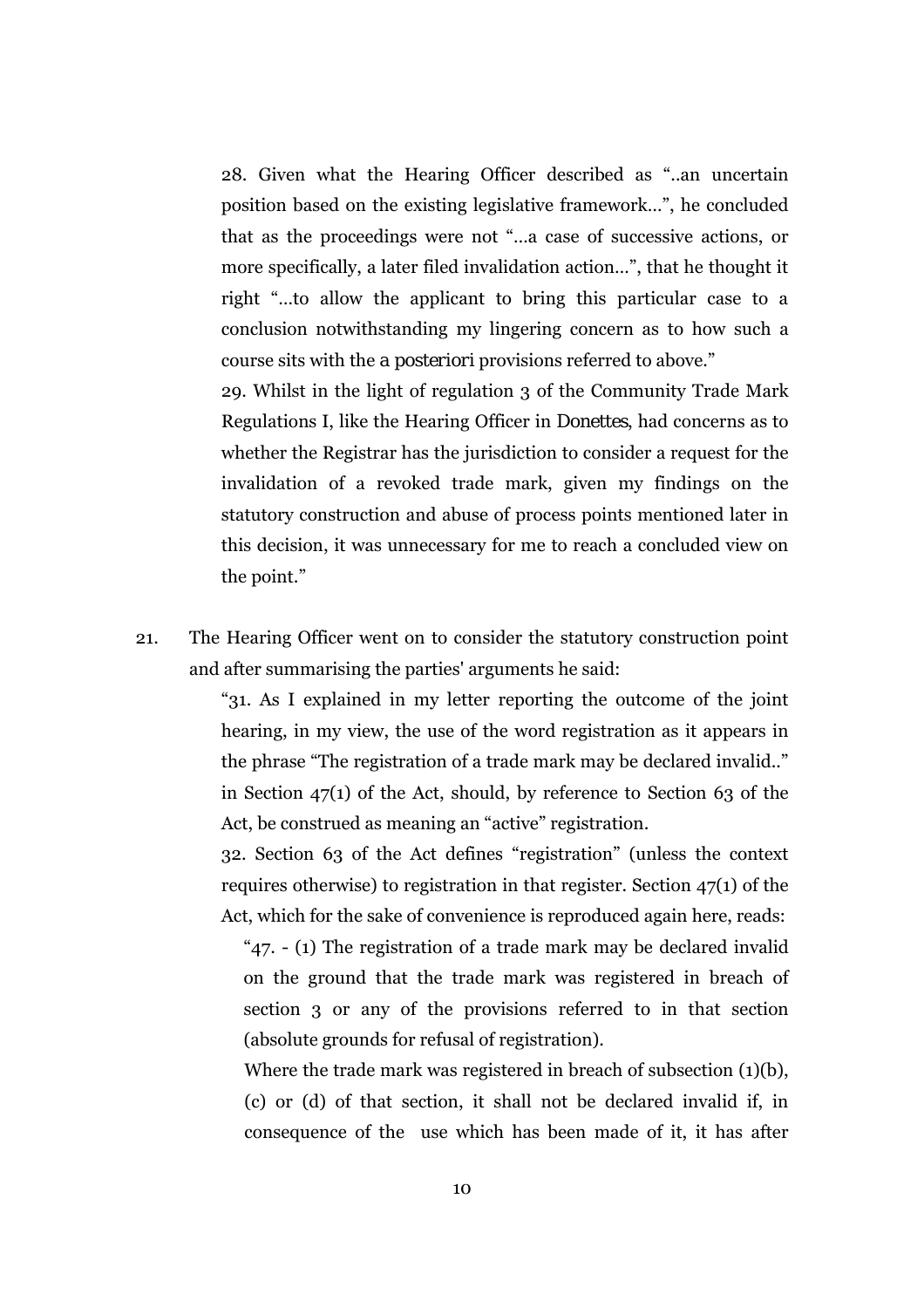registration acquired a distinctive character in relation to the goods or services for which it is registered",

and should in my view be construed in the following manner. The first use of "registration" in the phrase "the registration of a trade mark may be declared invalid.." refers to a trade mark registered in the trade marks register. The uses of "registered" in the phrases "..may be declared invalid on the ground that the trade mark was registered in breach of section 3.." and "where the trade mark was registered in breach of subsection…" refers to the act of registration i.e. the point in time that the trade mark achieved the status of a registered trade mark.

33. If I am right in this interpretation (and I accept that there is an arguable case to the contrary), and bearing in mind the wording of Section 63 of the Act, it is, as mentioned above, my view that the word "registration" as it appears in the phrase "The registration of a trade mark may be declared invalid…" refers to a registration extant at the date the application for invalidation was filed and not one which had been revoked and removed from the register before that date."

22. Thirdly, the Hearing Officer turned to the question of abuse of process. There was initially some argument as to whether O2 had been given sufficient notice of this objection to their application, and as to whether it was fair and proportionate to deal with the matter at that stage. He went on:

> "38. …. While I accept that the official letters of 18 September and 6 October 2006 (which appointed the hearing) did not specifically mention the abuse of process point, in my view, the official letter of 13 September 2006 made it quite clear that abuse of process was a live issue and one which 02 would need to address if the TMR's objections were to be overcome. I also note Ms Reid's very fair concession that the TMR is entitled to raise abuse of process of its own motion; that is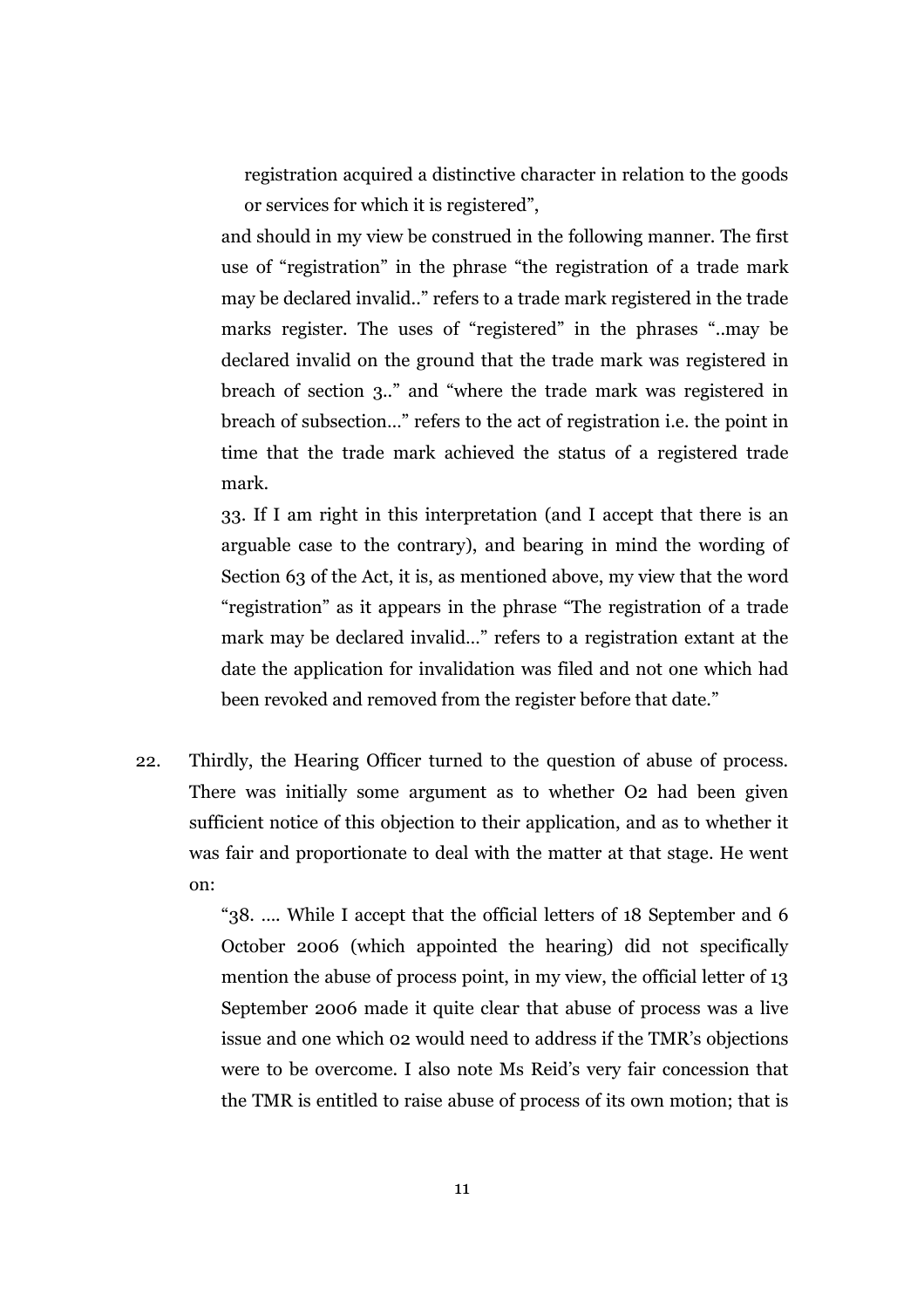what happened here, and for the reasons I am about to give, I think it was not only entitled but right to do so."

He then set out some extensive passages from the speeches of Lords Millett and Bingham in *Johnson v Gore Wood & Co* [2002] AC 1, and continued:

"40. Mr Malynicz pointed out that the reason why residual rights were a feature of this case, was because the revocation actions did not (and in fact were incapable of specifying) an early enough date to clear the way for the later filed applications by O2. He asked rhetorically, why declarations of invalidity were not filed at the same time as the revocation actions, pointing out that in *Donettes* revocation and invalidity actions were filed at the same time. Having identified that there was an eighteen month delay in bringing the invalidation actions, he said:

> "The net effect of this…..is that there is what I would call in shorthand a Riveria problem. Effectively, the penny has dropped on that. Once the penny dropped on that the invalidity applications have been brought…..This appears to have been an error. That is all it appears to have been, a legal error, not to have launched the invalidity proceedings at the time of the revocation proceedings".

41. He drew my attention to the successive applications issue dealt with by the Court of Appeal in *Markem Corp v Zipher Limited* [2005] RPC 31 and mentioned by the Hearing Officer in *Donettes*, adding that in *Johnson v Gore Wood & Co* the Court approached the abuse of process point from a public policy standpoint in which the public and private interests must be balanced. In this respect Mr Malynicz characterised the public interest as the finality in litigation and O2's interest as rectifying their own legal error mentioned above. He described TM's interest in the following terms:

> "We have a clear interest. … not to be vexed with a second set of proceedings. The classic Henderson interest. Why should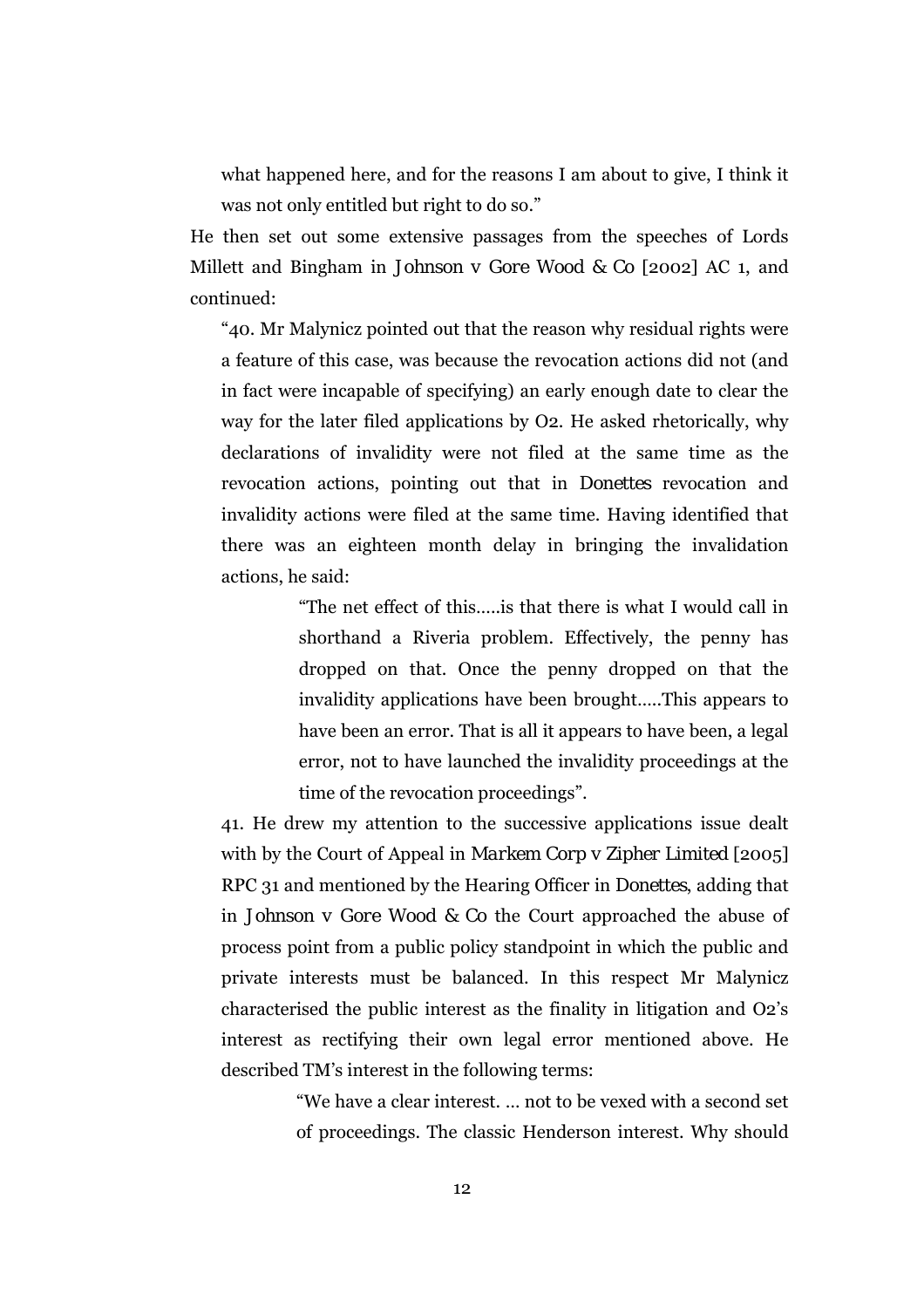we be put to the expense and trouble of defending proceedings that ought to have been resolved long before now? The public interest is clearly in the finality of litigation. The registrar's resources are not unlimited…..people in my learned friend's position should bring their whole case up front or not at all."

42. In deciding the abuse of process point, I think it is helpful to review a brief chronology of the earlier revocation proceedings and how they interact with the later filed invalidation actions. However before doing so, I think it is important to provide some background. Although separate Forms are required, it is commonplace for parties in Registry proceedings looking to clear the way for their later filed application(s), to simultaneously file requests for both revocation and invalidation; indeed this is what happened in *Donettes.* In addition, the importance of selecting the correct date was made clear in the Hearing Officer's decision in *Riveria Trade Mark* [2003] RPC 50, which ought to have been well known to those in the trade mark profession at the time the applications for revocation were filed in the earlier proceedings.

43. With that background explained, the key dates are, in my view, as follows: the applications for revocation were filed by O2 on 19 January 2005; following an exchange of correspondence and in particular a letter of 21 April 2005 from TM (see paragraph (4) above) which noted that the date from which O2 were seeking revocation i.e. 25 February 2004 was not permissible, the earliest date of revocation was amended from 25 February 2004 to 5 March 2004; in a letter dated 17 June 2005, (see paragraph (9) above), TM made it quite clear in my view that they intended to rely on any rights that would remain once the proposed revocation actions had taken place, to block the further progress of O2's applications. These letters should have alerted O2 to the fact that their revocation actions would not achieve the desired result and further actions in the form of invalidation requests would be required. Had O2 reacted to the situation at the time of these letters,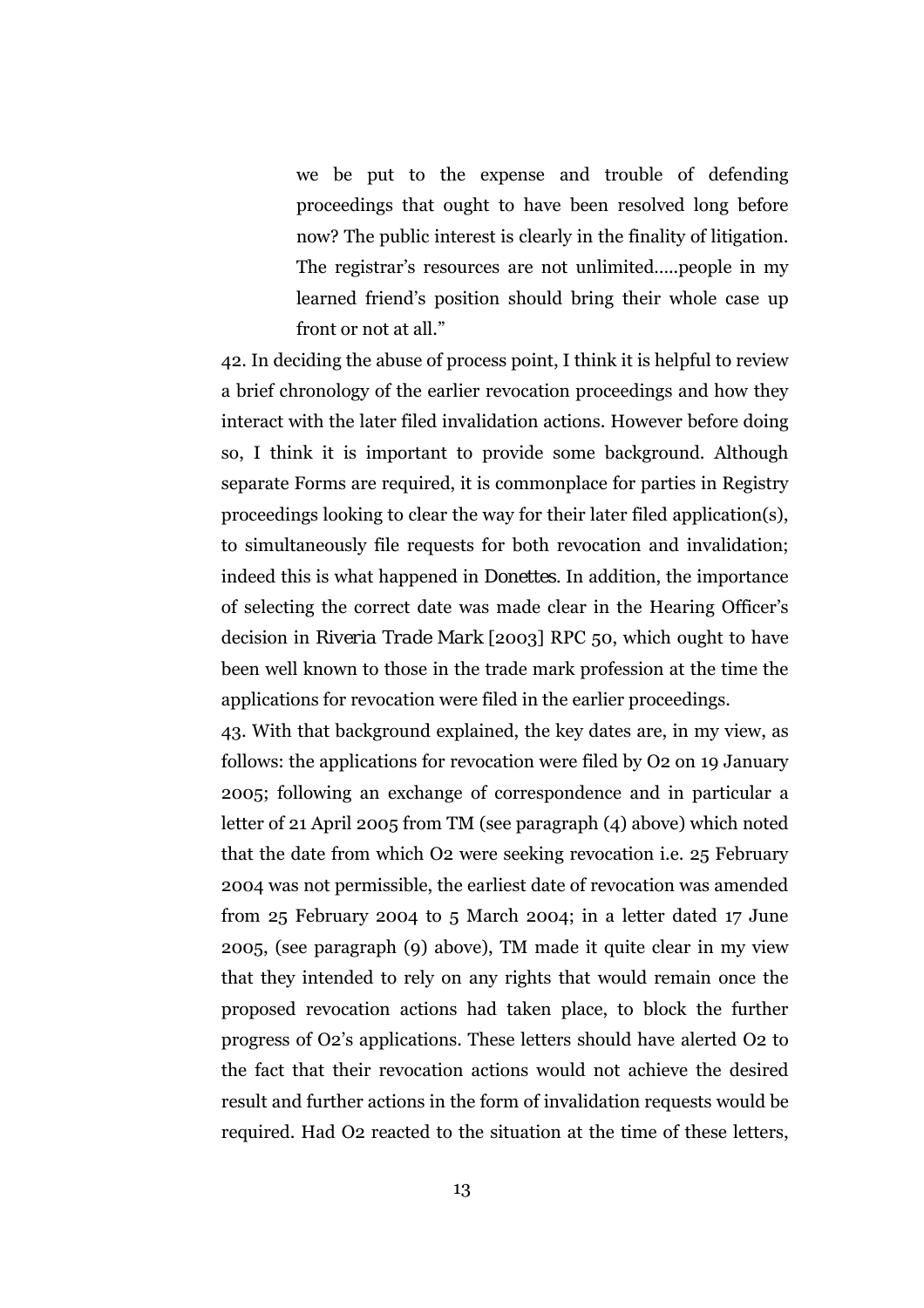only three or six months would have passed since the filing of the revocation actions and the revocation actions would have still been pending before the TMR. There were of course further exchanges of correspondence (paragraphs (10) and (11) above) culminating in the TMR's decisions of 20 October 2005. However, it was not until 24 July 2006, some eighteen months after the original revocation actions were filed, and some 13 months after TM had, in my view, put O2 on notice that they intended to rely on any rights which existed following revocation to block O2's applications, that O2 filed the requests for invalidation.

44. Having applied the "…broad merits-based judgement.." advocated in *Johnson v Gore Wood,* I came to the clear conclusion that O2 waited far too long to launch the invalidation proceedings. I reached this conclusion on the basis of the evidence before me and having balanced the various public and private interests in play. As Ms Reid pointed out at the hearing, Mr Malynicz's comments as to why, in his view, the invalidation actions were not filed at the correct time i.e. at the same time as the revocation proceedings, amounted to no more than submissions on his part. Equally, I do not place any weight on why the witness statement of Ms Pettipher dated 18 October 2006 chose not to address the abuse of process point.

45. I should say that I find support for the approach I have adopted in relation to the abuse of process point in the decision of Mr Richard Arnold QC sitting as a deputy High Court judge in *Hormel Foods Corp v Antilles Landscape Investments NV* (the *Spambuster* case) [2005] RPC 28; and in particular, the conclusions he reached in paragraphs  $(98) - (108)$  of his decision."

## **Standard of review**

23. This appeal is a review of the Hearing Officer's decision. That decision with regard to each of the issues in this case (subject to the point I make in paragraph 37 below) involved a multi-factorial assessment of the kind to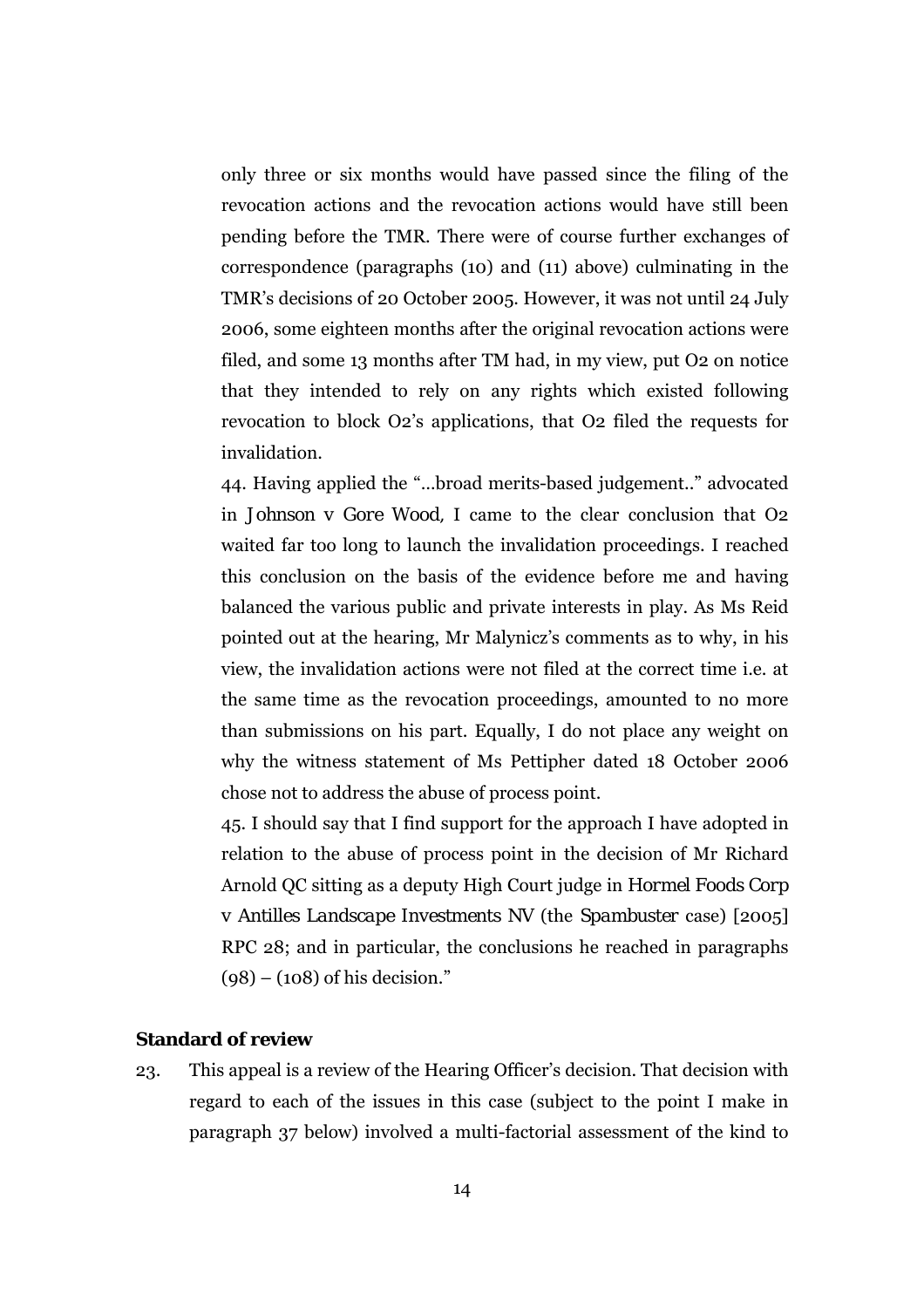which the approach set out by Robert Walker LJ in *REEF TM* [2002] EWCA Civ 763, [2003] RPC 5 at [28] applies:

> "In such circumstances an appellate court should in my view show a real reluctance, but not the very highest degree of reluctance, to interfere in the absence of a distinct and material error of principle. A decision does not contain an error of principle merely because it could have been better expressed."

This has recently been further explained by Lindsay J in *Esure Insurance Limited v Direct Line Insurance Plc* [2007] EWHC 1557, 29 June 2007 who said, at paragraph 12:

> "… an error of principle such as to justify or require departure from the decision below … includes the taking into account of that which should not have been, the omission from the account of that which should have been within it and the case (explicable only as one in which there must have been error of principle) where it is plain that no tribunal properly instructing itself could, in the circumstances, have reasonably arrived at the conclusion that it reached."

### **The appeal**

24. O2's Notice of Appeal claims that the Hearing Officer erred in his construction of the 1994 Act and that he should have found that subsection 47(1) applied to registrations which had been revoked for non-use but "still constitute an effective right for the period up until revocation." In addition, O2 claims that it did not have a proper opportunity to address the allegation of abuse of process before the hearing and that in any event, the Hearing Officer erred in failing to apply *Johnson v Gore Wood,* as explained in the Court of Appeal's decision in *Special Effects v L'Oreal*  [2007] R.P.C. 15 (which was delivered after the hearing before Mr Bowen, but prior to his written decision).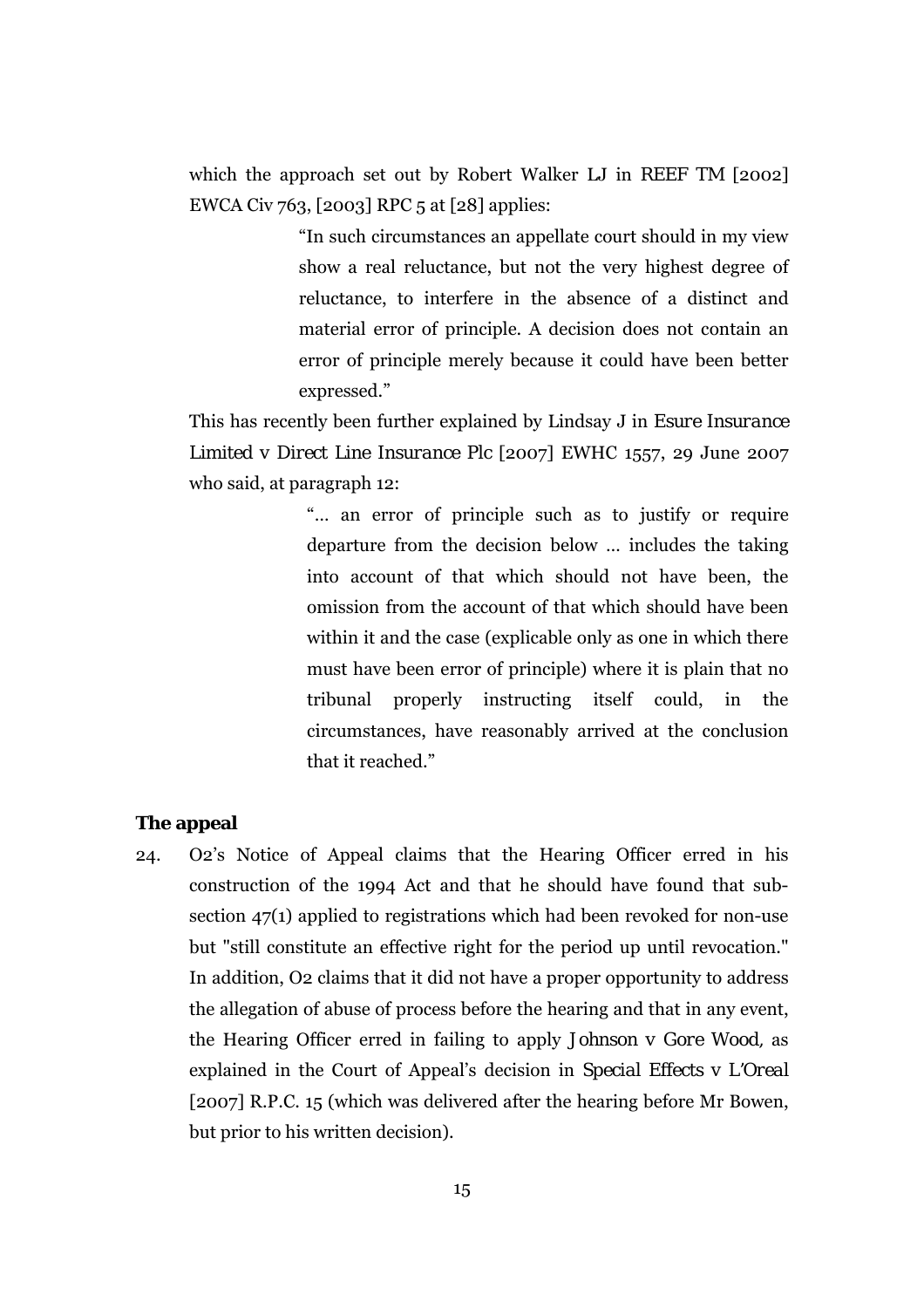#### **(i) The jurisdiction of the Registry**

25. First, it seems to me that it is not necessary for the purposes of this appeal to take the argument about jurisdiction any further. In my view, the real issue is not whether the Registrar has jurisdiction to consider the request for invalidation, but whether the request for invalidation can proceed in the circumstances which I have described above, namely where the mark has already been the subject of a successful application for revocation. I note the concerns expressed by the Registrar that such applications should only be entertained if they serve some purpose, having regard to the continuing interests and rights of the parties. That is plainly right, and indeed echoes the authorities discussed above as to the justiciability of academic and hypothetical questions. However, in a case where the mark in issue may have some impact upon the applicant's rights or activities, it seems to me that the Registrar ought to be in a position to take any necessary decision.

#### **(ii) Construction of section 47**

- 26. The central issue in the case is whether, after a mark has been revoked for non-use, section 47 applies to it for the purposes of an invalidation application. The question is whether the phrase "the registration of a trade mark may be declared invalid" at the beginning of sub-section 47(1) should be construed as a reference only to a registration which remains "extant," "active" or "live" at the date of the application for invalidity, or may be construed as referring to the process of registration, or the initial registration, of a mark once on the Register but since revoked and removed from the Register. O2's invalidity proceedings can only stand if the latter construction is correct, contrary to the view of the Hearing Officer.
- 27. O2 argued that the view taken by the Hearing Officer could produce some unattractive scenarios, in which a party with a surrendered or revoked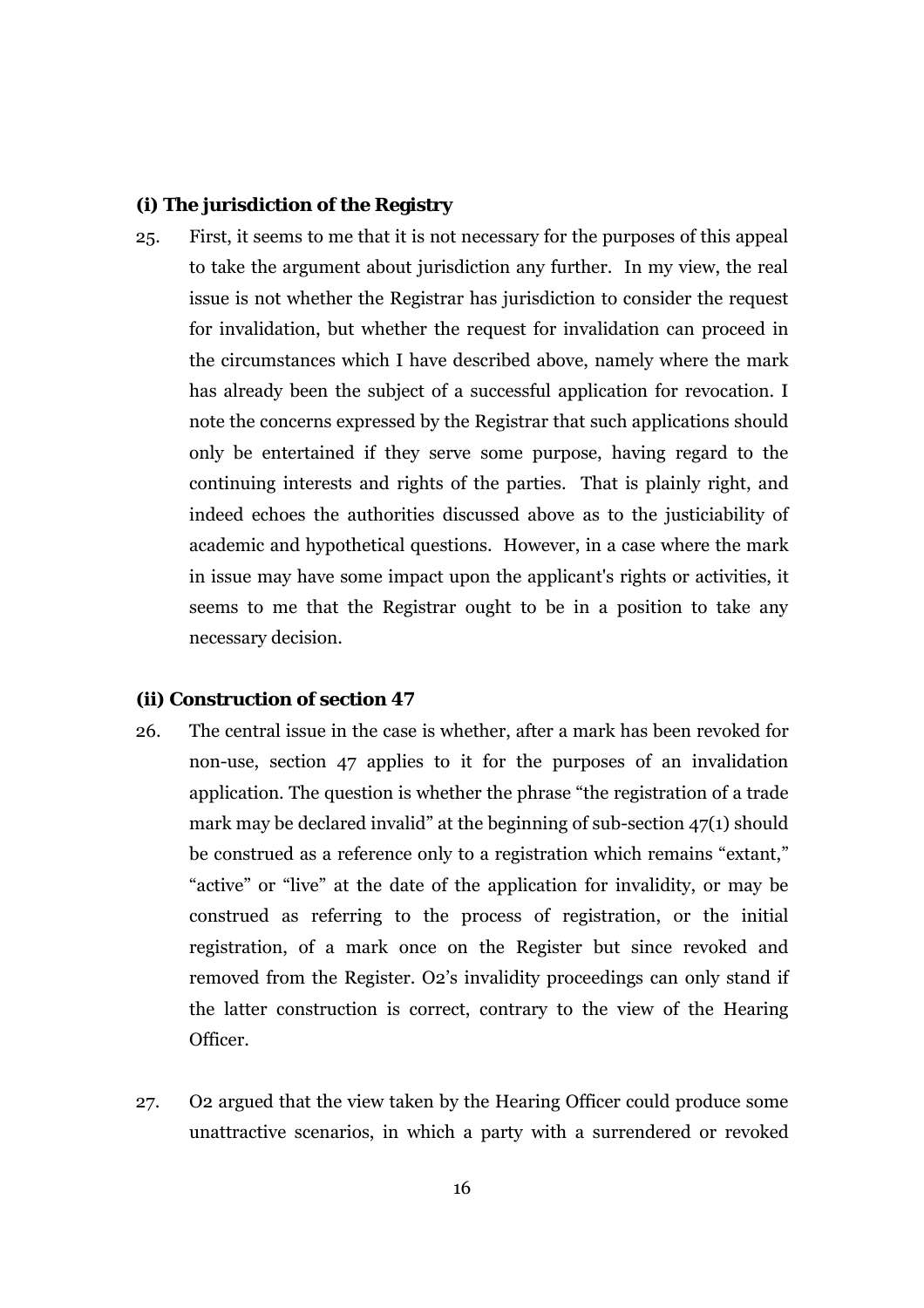right could be in a significantly better position than one with a "live" registration liable to be invalidated. Had T-Mobile not withdrawn its opposition proceedings in this case, that might indeed have been the position, (subject to arguments arising out of *Levi Strauss v Casucci*) if O2 could not have retaliated by pursuing its invalidity proceedings. Such a result seems to me intrinsically unfair, and whilst this may "beg the question" as to the proper construction of section 47, it is a factor to be borne in mind.

- 28. Mr James referred me to the decision of the Court of First Instance in Case T-191/04, *MIP Metro Group Intellectual Property GmbH & Co KG v OHIM*, (13 September 2006). There, the CFI held that the purpose of opposition proceedings is to ensure that it is possible to refuse registration of a new mark which may conflict with an earlier mark with which it would co-exist. Where the opponent's earlier mark was validly registered at the date of the opposition notice, but its initial term of protection was to expire some 6 months later, the CFI considered that OHIM had been right to require evidence that the mark had been renewed by the time of filing the evidence on the opposition, in accordance with the Implementing Regulation 2868/95. The decision appears to have turned upon the specific provisions of the Implementing Regulation (which have since been amended) and upon OHIM's Opposition Guidelines, as to when in the proceedings evidence of renewal was needed. In the circumstances, I do not consider that it helps me in deciding whether the Hearing Officer erred in this case in his construction of section 47.
- 29. I obtain more help from *Donettes (supra)*, a decision of Mr M Reynolds on behalf of the Registrar. Very much as in the current case, the registration that was the subject of the invalidity action had already been taken off the register as a result of a successful revocation action involving the same parties; indeed, the revocation action was brought to a speedy conclusion because the registered proprietor failed to file a defence in time. Again, the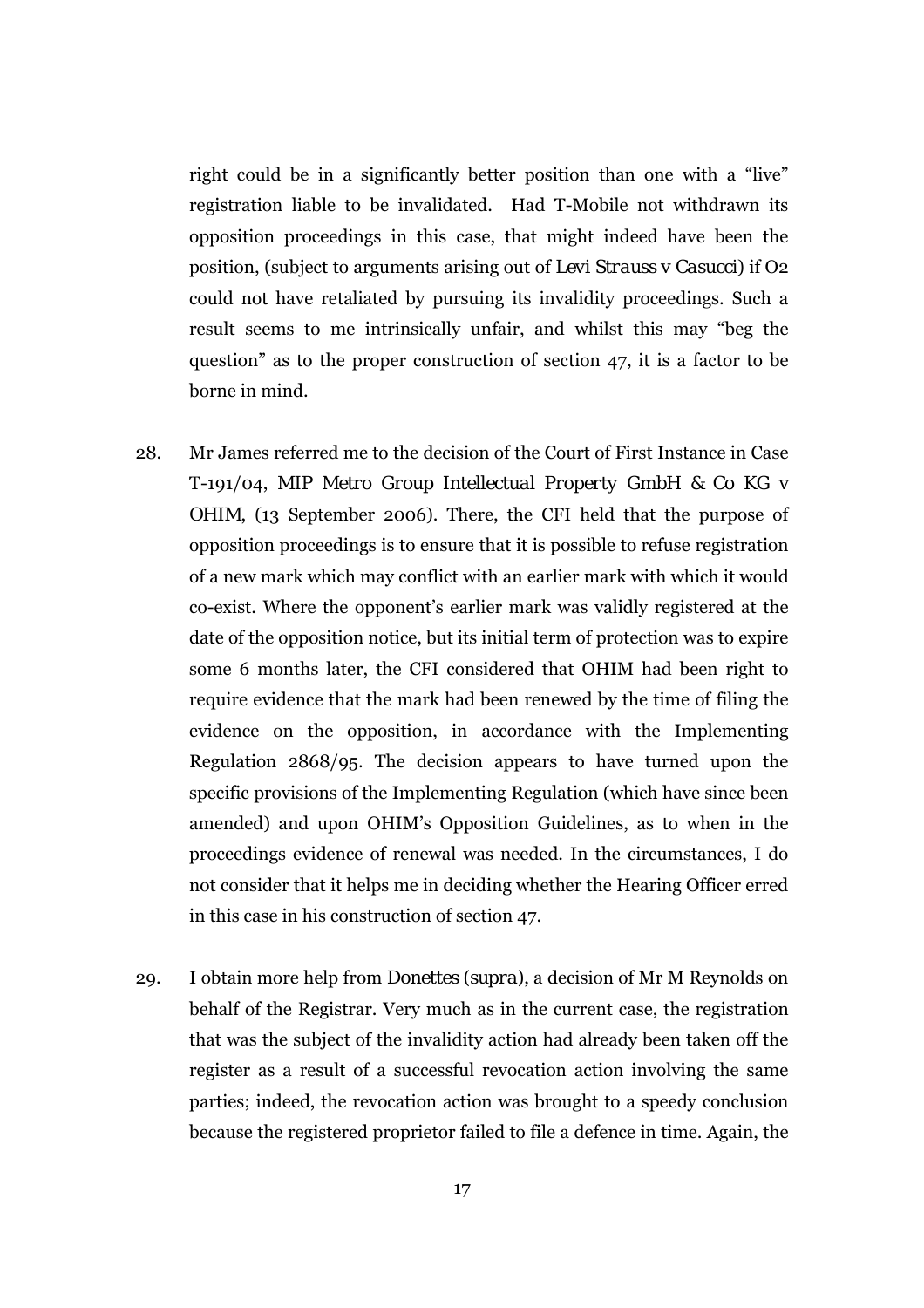revocation was partial only, as the registration process of the mark had been completed in July 1999, and the date from which the mark was revoked was July 2004. On the other hand, the application for invalidation *had* been filed at the same time as the revocation application. The proceedings had never been consolidated. Mr Reynolds considered first whether it was open to him to hear the invalidation action when the underlying registration no longer existed. He said:

"25. If one considers the matter from a practical point of view it seems to me that there is force in the argument that the effects of revocation and invalidation are different. With the former a mark is revoked from the date of the application for revocation or an earlier date if the registrar or court is satisfied that the grounds existed at that earlier date ... In contrast, … an invalidation has the effect of rendering a mark invalid *ab initio* …

26. The difference between these positions may be significant in that the rights of the proprietor of a revoked registration continue to exist in respect of the period up to the date at which revocation is ordered (*Riviera*, paragraph 14). The same would not be true in respect of an invalidated mark with the limited exception of the 'transactions past and closed' provision contained in Section 47(6). It is not difficult to see that an apparent inequity may result if a proprietor was shielded from the consequences of an invalidity action because the outcome of a successful revocation action had already been put into effect. Would that, for instance, deny a defendant in an infringement action from counterclaiming for invalidation because the mark was no longer on the register despite the fact that the proprietor retained the right to sue in relation to acts occurring in the period prior to the date of revocation? Any such inequity might be further compounded if the party denied the opportunity to bring an invalidation action was not the same party who had brought the successful revocation action. These considerations suggest that there may be force to Mr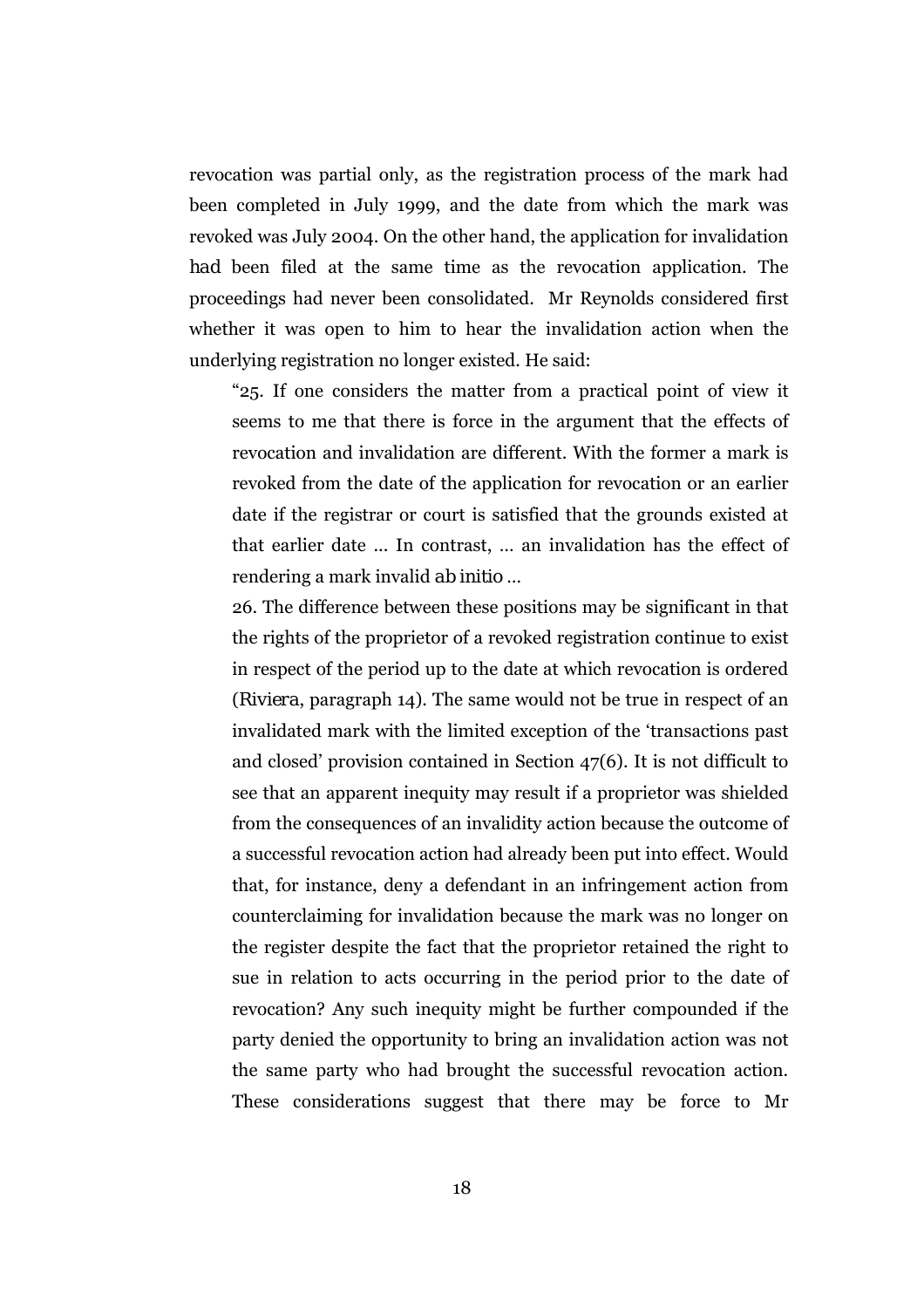Malynicz's submissions that I should not be debarred from dealing with the invalidity action.

27. However, it is difficult to reconcile that reasoning with the provision of regulation 3 of the Community Trade Mark Regulations 1996 (SI 1996 No 1908) which, including the heading, reads in so far as is relevant for present purposes:

# "**Determination** *a posteriori* **of invalidity and liability to revocation**

**3.-(1)** Where the proprietor of a Community trade mark claims the seniority of a registered trade mark which has been removed from the register under Section 43 or has been surrendered under Section 45, application may be made to the registrar or to the court by any person for a declaration that, if the registered trade mark had not been so removed or surrendered, it would have been liable to be revoked under Section 46 or declared invalid under Section 47."

28. If the provisions in the Act itself are to be construed as allowing for invalidation actions notwithstanding that a mark has already been removed from the register, one might pose the question as to why it was considered necessary to have the above provision dealing with *a posteriori* action in the context of the Community Trade Mark Regulation. The most obvious answer would seem to be that, without such a provision in the Community Trade Mark Regulation, *a posteriori* invalidation or revocation would not be possible.

29. Given what I consider to be an uncertain position based on the existing legislative framework how should the present case be approached? … the invalidation and revocation proceedings … were commenced on the same date and, under the current rules, necessitated separate actions and forms (TM26(I) and TM26(N) respectively). This is not a case of successive actions or, more specifically, a later filed invalidation action. Secondly, it follows that at the time the invalidation action was brought the registration in question was still a live one and susceptible to such an action. It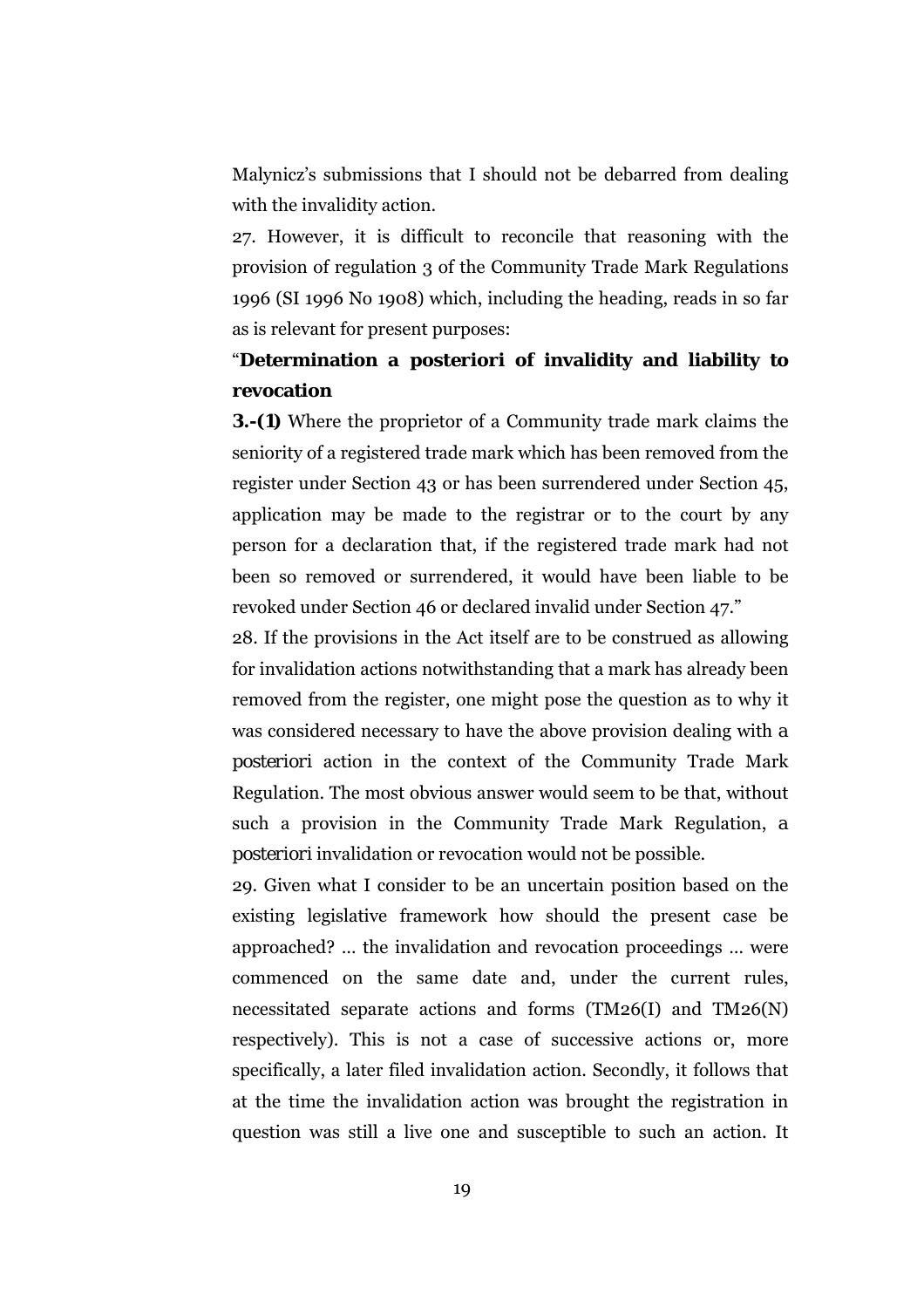would in my view have been preferable in the interests of efficiency and economy for both cases to be heard on the same day or in the light of the fact that success in the revocation has not exhausted the applicant's interest in this separate action, for a decision in the revocation action to be stayed pending the outcome of the invalidation.

30. …. In the circumstance, and without making any wider determination on the tribunal's power to hear an action on an already revoked mark, I think it is right to allow the applicant to bring this particular case to a conclusion notwithstanding my lingering concern as to how such a course sits with the *a posteriori* provisions referred to above."

Mr Reynolds' conclusions of course are of limited relevance to the current appeal, because here the invalidity proceedings did post-date the revocation of the mark. However, the comments in paragraph 26 of his decision seem to me to echo the arguments addressed to me on the potential injustice of the construction adopted by the Hearing Officer in this case.

30. My attention was also drawn to the recent decision of Mr Geoffrey Hobbs QC, sitting as the Appointed Person, in case BL O/170/07, *Telesyn Inc v Rapier,* where Mr Hobbs held that proceedings for revocation for non-use might continue despite the intervening *surrender* of the mark. This indicates that, in certain circumstances, a trade mark need not be "on the register" at the date of the decision in revocation proceedings. To that extent, it supports O2's case. However, in that case, rather as in *Donettes*, the revocation proceedings had been commenced prior to the trade mark proprietor's application to surrender the mark, so there was no issue of whether the mark was "registered" when the application was made. Mr Hobbs cited "the principle that properly constituted proceedings are not rendered moot or academic by events occurring *pendente lite* if the proceedings are not thereby rendered pointless for lack of any continuing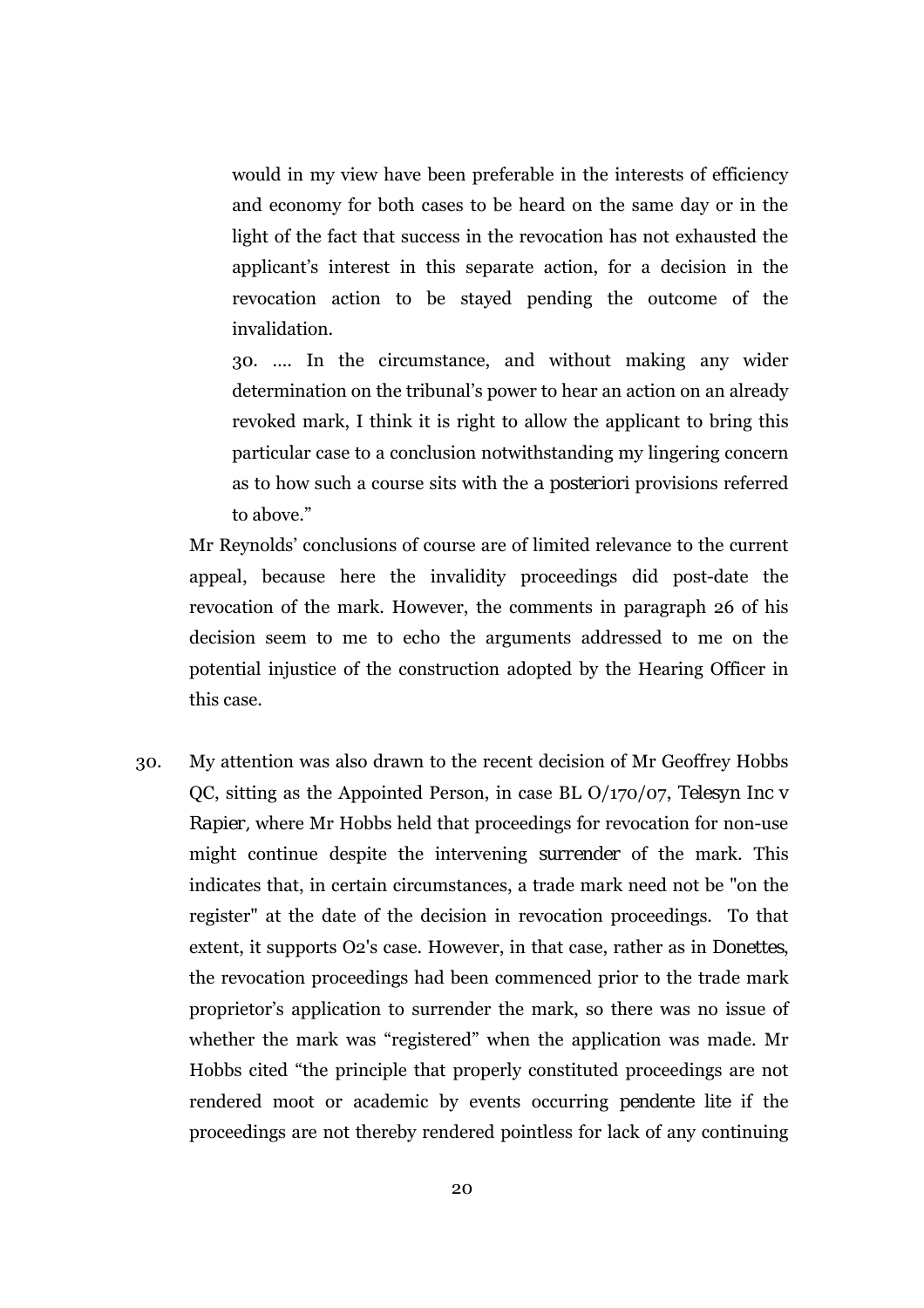purpose or effect."1 He decided that the tribunal was not deprived of the power to adjudicate upon the merits of a claim raised in proceedings commenced prior to the surrender. There was a purpose to the revocation proceedings continuing in that case, to deal with a related seniority claim. In contrast, here, the invalidation application was not pending when the revocation proceedings against the T-Mobile Marks were concluded, so that although the result may support O2's position, it does not seem to me that the underlying reasoning does so. In particular, the decision does not address the central question of construction, and whether reference to the registration challenged under section 47 must be "active" when the invalidity application is made.

31. The Hearing Officer considered that section 47 should be construed in accordance with section 63. Sub-section 47(1) provides:

## "**47 Grounds for invalidity of registration**

(1) The registration of a trade mark may be declared invalid on the ground that the trade mark was registered in breach of section 3 or any of the provisions referred to in that section (absolute grounds for refusal of registration).

Where the trade mark was registered in breach of subsection (1)(b), (c) or (d) of that section, it shall not be declared invalid if, in consequence of the use which has been made of it, it has after registration acquired a distinctive character in relation to the goods or services for which it is registered."

Section 63 provides:

 $\overline{a}$ 

#### "**63 The register**

(1) The registrar shall maintain a register of trade marks.

<sup>1</sup> See paragraphs 33-4 of his decision, referring to *R v Newcastle upon Tyne Licensing Justices*  [2006] UKHL 7; [2006] 2 All ER 161, which cited *Ainsbury v Millington (*above*).*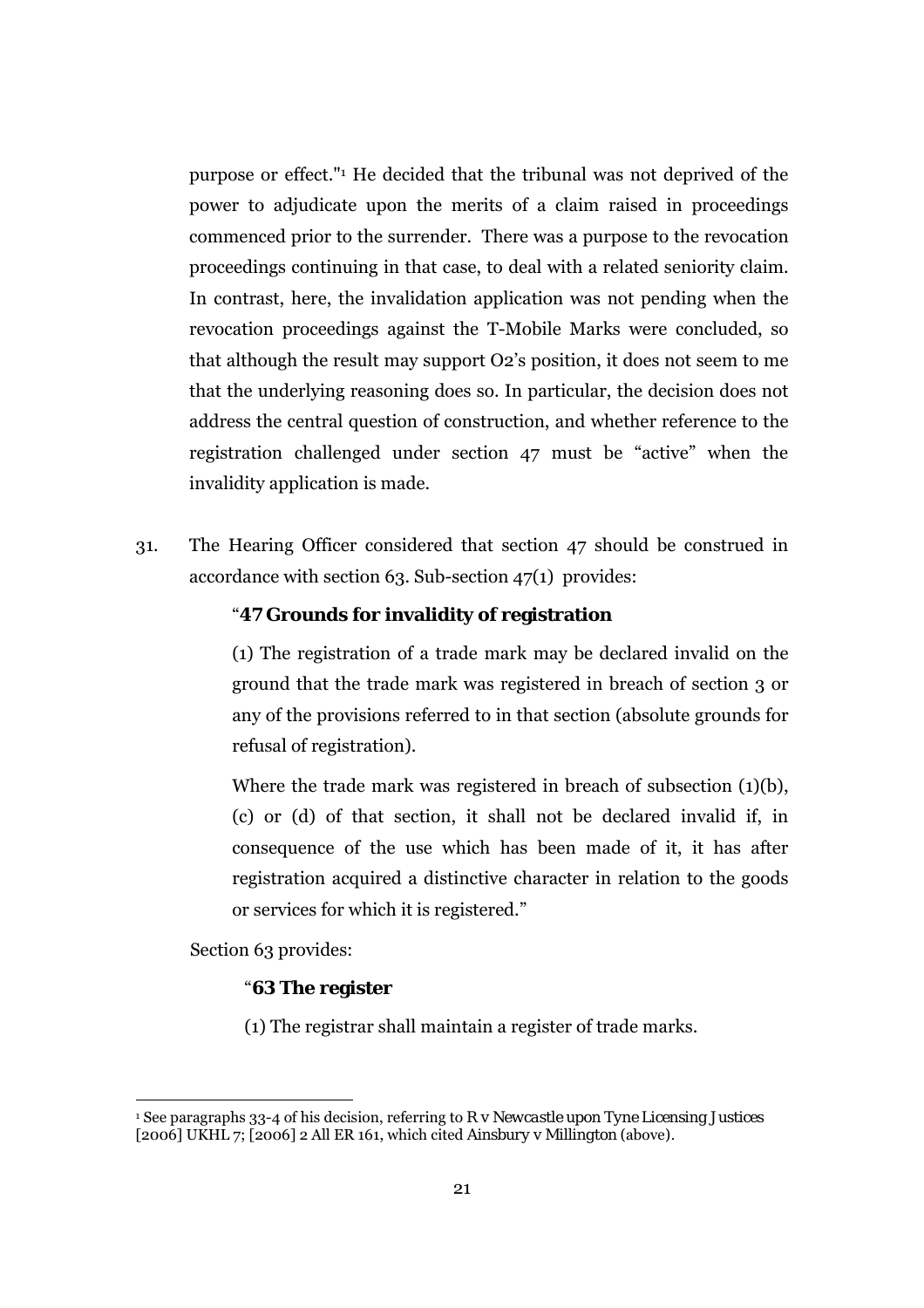References in this Act to "the register" are to that register; and references to registration (in particular, in the expression "registered trade mark") are, unless the context otherwise requires, to registration in that register."

- 32. I agree that section 63 ought to be helpful in construing sub-section 47(1), but I am afraid that I do not think that it really casts any light upon the particular problem at issue here. It does no more than state that references to registration are to registration in the register kept by the Registrar.
- 33. In *Hormel Foods Corp v. Antilles Landscape Investments NV* [2005] R.P.C. 28, (the "Spambuster" case) Richard Arnold Q.C. sitting as a deputy judge of the Chancery Division said at paragraph 97

"A claim for revocation of a trade mark is fundamentally different to a claim that the trade mark was invalidly registered. A claim that a trade mark is invalidly registered is a claim that the mark should never have been registered for whatever reason, and has wrongly remained on the Register ever since. It thus essentially concerns the position as at the application date (subject to the slight anomaly created by the proviso to s.  $47(1)$  of the 1994 Act). By contrast a claim that a trade mark should be revoked is a claim that the mark, even though it may have been validly registered, should be removed from the Register because of events occurring subsequent to registration, e.g. because it has not been used by the proprietor for five years."

That view is echoed in Kerly's Law of Trade Marks and Trade Names, 14th ed at 10-003.

34. As the essence of an attack on validity under sub-section 47(1) is that the mark should never have been registered, the question of validity is plainly to be considered as at the date of the application to register the mark. That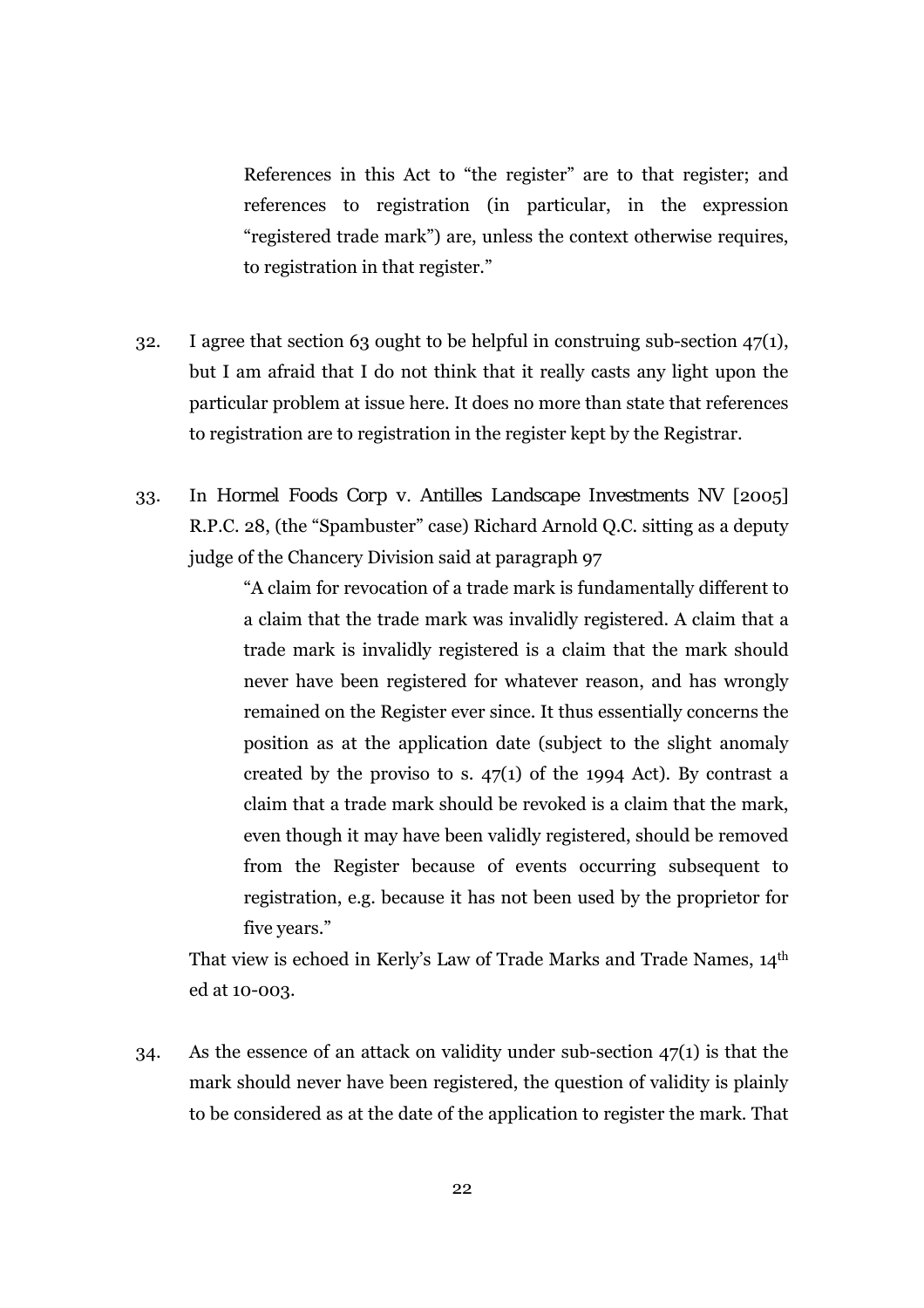is the relevant date to be considered under the first paragraph of subsection 47(1); by contrast, the second paragraph of the sub-section plainly refers to the position after registration. The proviso seems to me to confirm that – absent relevant use after registration – validity is to be assessed at the outset. Furthermore, it seems to me that this construction of the sub-section accords with Articles 3 and 4 of Directive 89/104 both of which provide that " A trade mark shall not be registered or, if registered, shall be liable to be declared invalid" where there are absolute or relative grounds to refuse registration, respectively. Article 4 does not seem to me to turn upon whether or not the registration is "live" but only upon whether it was validly registered. Consideration of the position obtaining after the registration of the mark has been completed may also arise under sub-sections 47(2A) and (2B), in relation to the use provisions relating to earlier trade marks, but I do not see that those provisions help in construing sub-section  $47(1)$ . Equally, it does not seem to me that Regulation 3 of the Community Trade Mark Regulations means that subsection 47(1) must be construed one way or the other; that provision, and for that matter Article 14 of Directive 89/104, seems to me to be essentially declaratory and take the matter no further.

- 35. In my judgment, the passage cited above from *Spambuster* supports O2's proposed construction of sub-section 47(1). If, as Mr Arnold said, subsection 47(1) concerns the position as at the application date, then the phrase "the registration of a trade mark" in that section should be construed as referring to the process of registration, or the initial registration, of the mark. It would not be appropriate to construe the phrase as applying only to "live" marks, which have not been revoked, surrendered or abandoned by not being renewed.
- 36. Moreover, in order to construe sub-section 47(1) as the Hearing Officer did, one must not only ignore that point, but add a gloss to the phrase "The registration of a trade mark" so as to qualify the registration as an "active"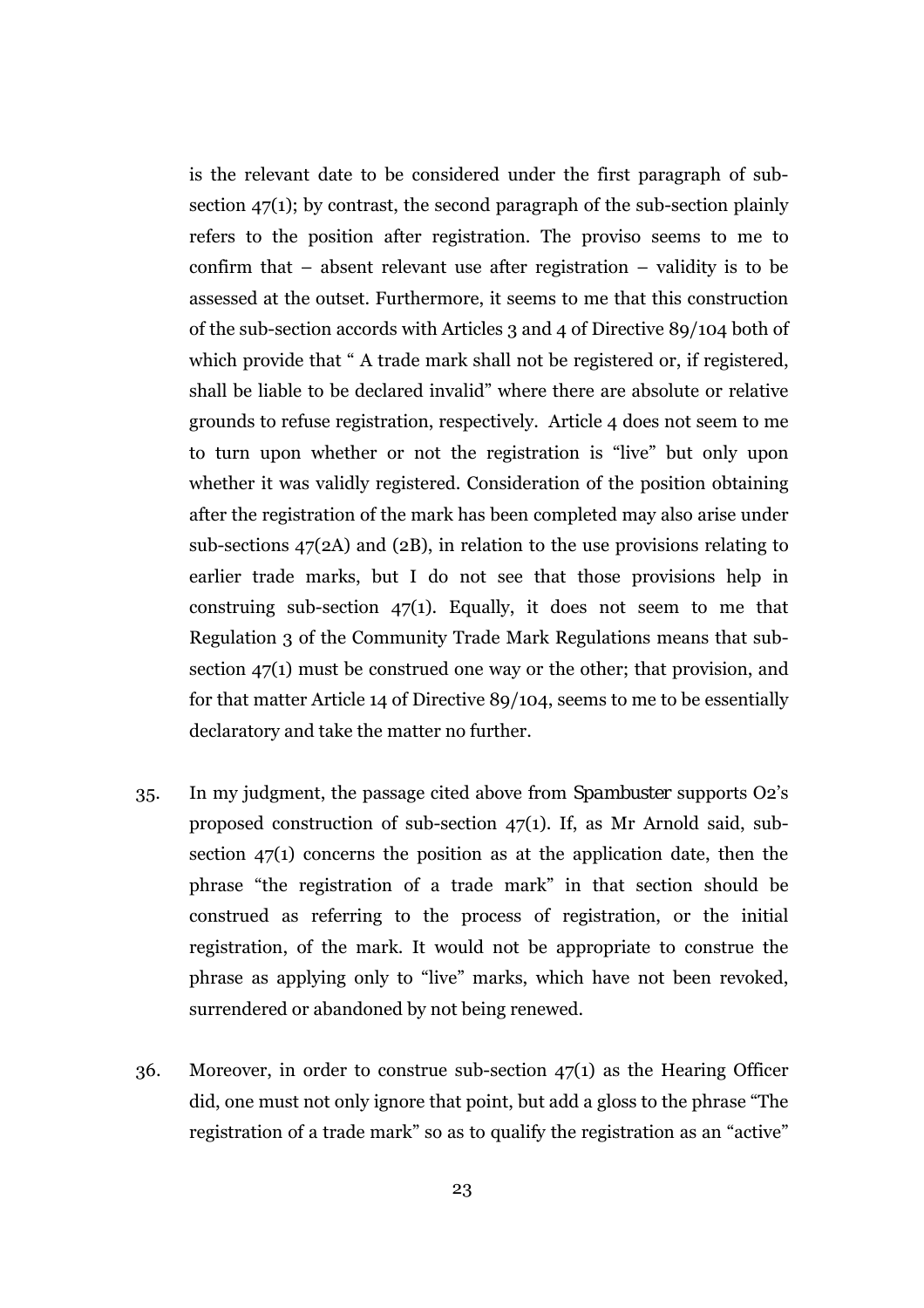or "live" registration. In my judgment, nothing in the section or in section 63 either justifies or requires such a limitation on the scope of the section. In the circumstances, in my judgment, the Hearing Officer was in error in the conclusion that he reached in paragraph 33 of his decision. To that extent the appeal succeeds.

#### **(iii) Abuse of process**

37. That leaves the question of whether the Hearing Officer erred in finding that O2's application for a declaration under section 47 was, in the circumstances of this case, an abuse of process. I note that in *Markem v Zipher* [2005] R.P.C. 31, Jacob LJ held at paragraph 113:

> "The power to strike out on the basis that the fresh proceedings amount to an abuse of process is discretionary. That is clear from the wording of CPR 3.4, so this court will only interfere with the decision of a judge if that decision is plainly wrong."

On the other hand, in *Aldi Stores Limited v WSP Group plc* [2007] EWCA Civ 1260, decided only on 28 November 2007, Thomas LJ said at paragraph 16:

"an appellate court will be reluctant to interfere with the decision of the judge in the judgment he reaches on abuse of process by the balance of the factors; it will generally only interfere where the judge has taken into account immaterial factors, omitted to take account of material factors, erred in principle or come to a conclusion that was impermissible or not open to him."

Longmore LJ added at paragraph 38:

"the question of abuse or no is not a matter of the court's discretion in the normal sense of that word. … It would be troubling if two different judges could come to different conclusions on whether the same facts constituted an abuse of process and yet both be right."

38. The first issue on the appeal is whether O2 was given adequate notice of the abuse of process point raised by the Registry and had a proper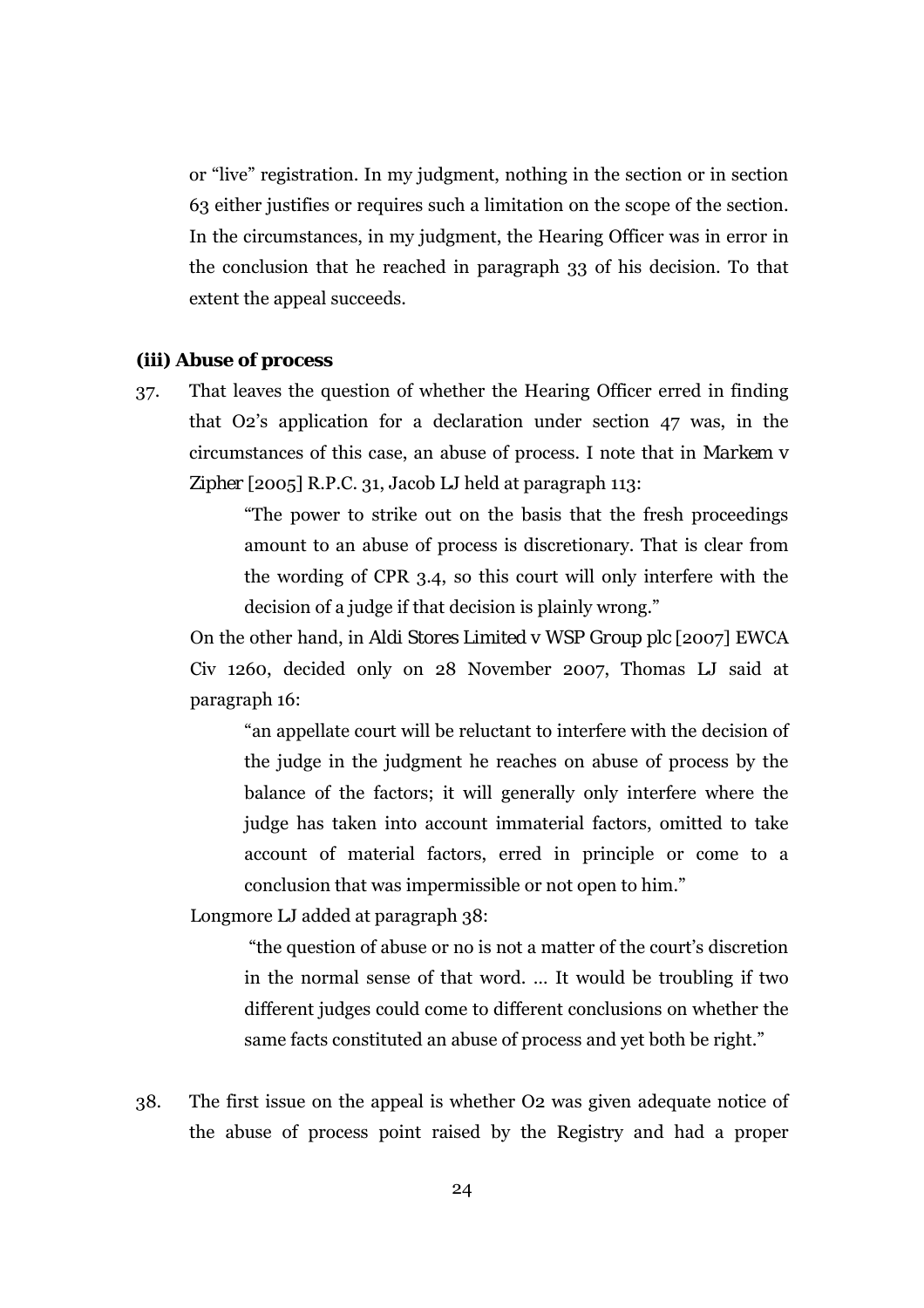opportunity to address that question. It was common ground between the parties that the Registry was able to raise the issue of its own motion. On the other hand, as I note below, the onus fell upon T-Mobile to show how O2's behaviour was an abuse. In any event, the Hearing Officer found (at paragraph 38) that the issue had been clearly raised in the Registry's letter dated 13 September 2006 and it is plain that O2 was well aware that it would need to deal with the abuse of process point at the hearing, and came prepared to do so: its counsel dealt with the substance of the abuse of process argument in her skeleton argument and in her submissions at the hearing. Whilst the Notice of Appeal says that O2 would wish to adduce further evidence relating to the abuse of process point, it seems to me that it would have had the opportunity to do that prior to the hearing before Mr Bowen. In the circumstances, I think that Mr Bowen was entitled to deal with the issue at that hearing and I reject this ground of appeal.

39. However, it does not seem to me that the Hearing Officer was right to find that O2's application under section 47 was an abuse of process, for a number of reasons. First, whilst the Hearing Officer cited the relevant passages from *Johnson v Gore Wood* and *Markem Corp v Zipher Limited*, he did not refer to the decision of the Court of Appeal in *Special Effects v L'Oreal SA* [2007] R.P.C. 15 which was decided after the hearing but prior to delivery of his decision. The factual background to that case obviously was rather different to this case, in that the question was whether the defendants were precluded from challenging the validity of a trade mark on the grounds of cause of action/issue estoppel or abuse of process, where they had unsuccessfully opposed the registration of the mark. However, Lloyd LJ made a number of comments which seem to me to be of relevance to the issue before me. In considering the issue of abuse of process, in relation to a trade mark registration, Lloyd LJ held:

> "73…. the proposition is that, leaving aside estoppels …, it is wrong and unjust to allow a party such as L'Oreal two bites at the cherry of the validity of the trade mark. If it chooses to oppose the registration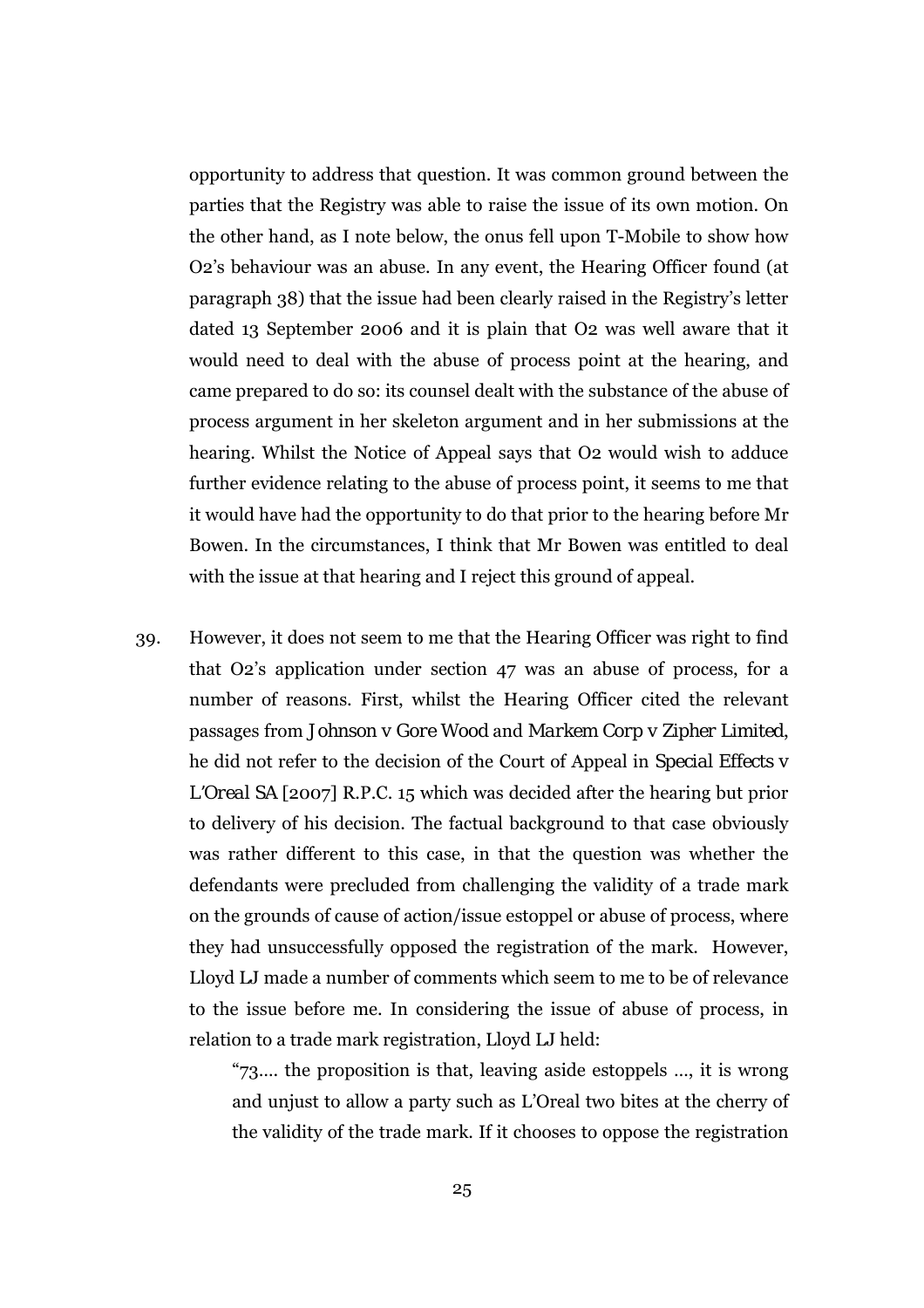at the preliminary stage, and fails, it should not be allowed to try again, on grounds which would have been available at the opposition stage, when it comes to court proceedings for infringement and a possible counterclaim as to invalidity. There may be other grounds on which invalidity can be argued, depending on later facts, but the grounds which had been relied on unsuccessfully, and other grounds which could have been raised at that stage, should not be regarded as still open."

#### After referring to *Johnson v Gore Wood*, he continued

"75. This type of abuse of process argument is generally mounted where a party seeks to put forward a claim, defence or argument which it has not relied on before, but it is said that it could have done on an earlier occasion. Usually, if the point has been taken before, it gives rise to an issue estoppel, if not a cause of action estoppel. In principle, however, it could be an abuse of process to raise the same arguments again, if for some reason the defeat of the point on the first occasion does not preclude it being raised again on grounds of estoppel. … In deciding whether trying again would be an abuse it must be relevant to consider why the first attempt is not the basis for an estoppel."

40. Those passages suggest (applying Lloyd LJ's yardstick) that the fact that a party has made an application for revocation of a trade mark on the grounds of non-use under section 46 will not as a matter of course preclude that party from subsequently applying for a declaration of invalidity of the same mark under section 47. If one considers why the application for revocation under section 46 does not give rise to a cause of action or issue estoppel in the section 47 application, it is because the questions considered in the two applications are quite different. That was acknowledged by Mr Arnold QC in *Spambuster* (supra) where he said at paragraph 97: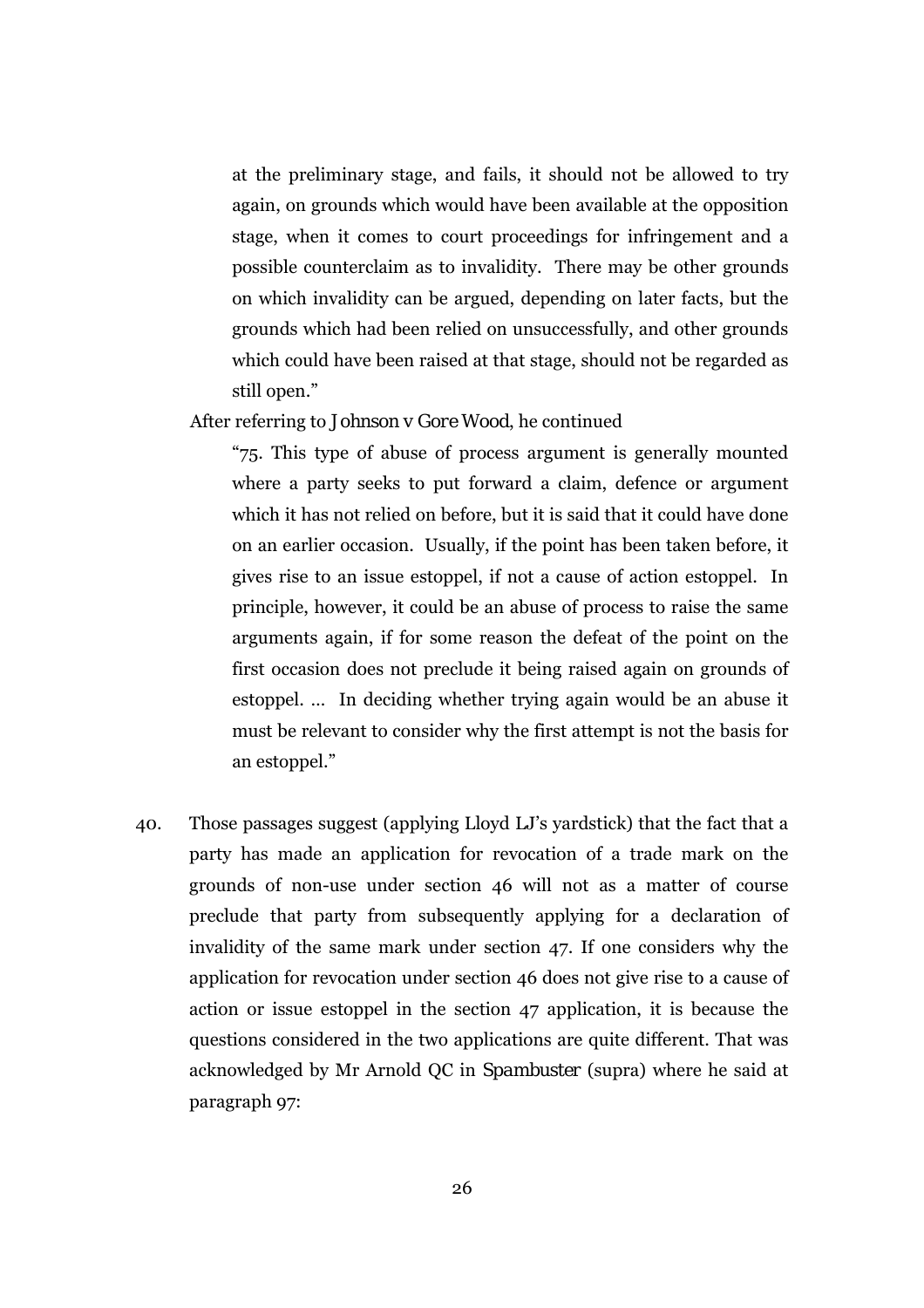"cause of action estoppel did not extend to the claimant's present claim for revocation of the defendant's mark because a claim for revocation was fundamentally different to a claim that the trade mark was invalidly registered."

41. Making an application under section 47 is not subject to any statutory preconditions. If an applicant is to be denied his statutory right to a fair hearing of such an application, bearing in mind the Court/Tribunal's obligations under Article 6 ECHR, that denial must flow from a finding that the particular applicant is  $-$  on the particular facts of the case  $$ exercising his rights under section 47 in an improper and abusive manner. Lord Diplock in *Hunter v Chief Constable of the West Midlands Police*  [1982] AC 529 at p 536B said that abuse of process:

> "concerns the inherent power which any court of justice must possess to prevent misuse of its procedure in a way which, although not inconsistent with the literal application of its procedural rules, would nevertheless be manifestly unfair to a party to litigation before it, or would otherwise bring the administration of justice into disrepute among right−thinking people. The circumstances in which abuse of process can arise are very varied. It would, in my view, be most unwise if this House were to use this occasion to say anything that might be taken as limiting to fixed categories the kinds of circumstances in which the court has a duty (I disavow the word discretion) to exercise this salutary power."

It does not therefore seem to me that it could be right to suggest that in *all* cases where an applicant for a declaration of invalidity had previously applied for revocation of the same mark, such an application would be an abuse of process. Moreover, I note that in *Aldi Stores* (supra) the Court of Appeal emphasised that the burden lies upon the party alleging the abuse of process to make good the claim of abuse, which must depend upon the particular facts of the case.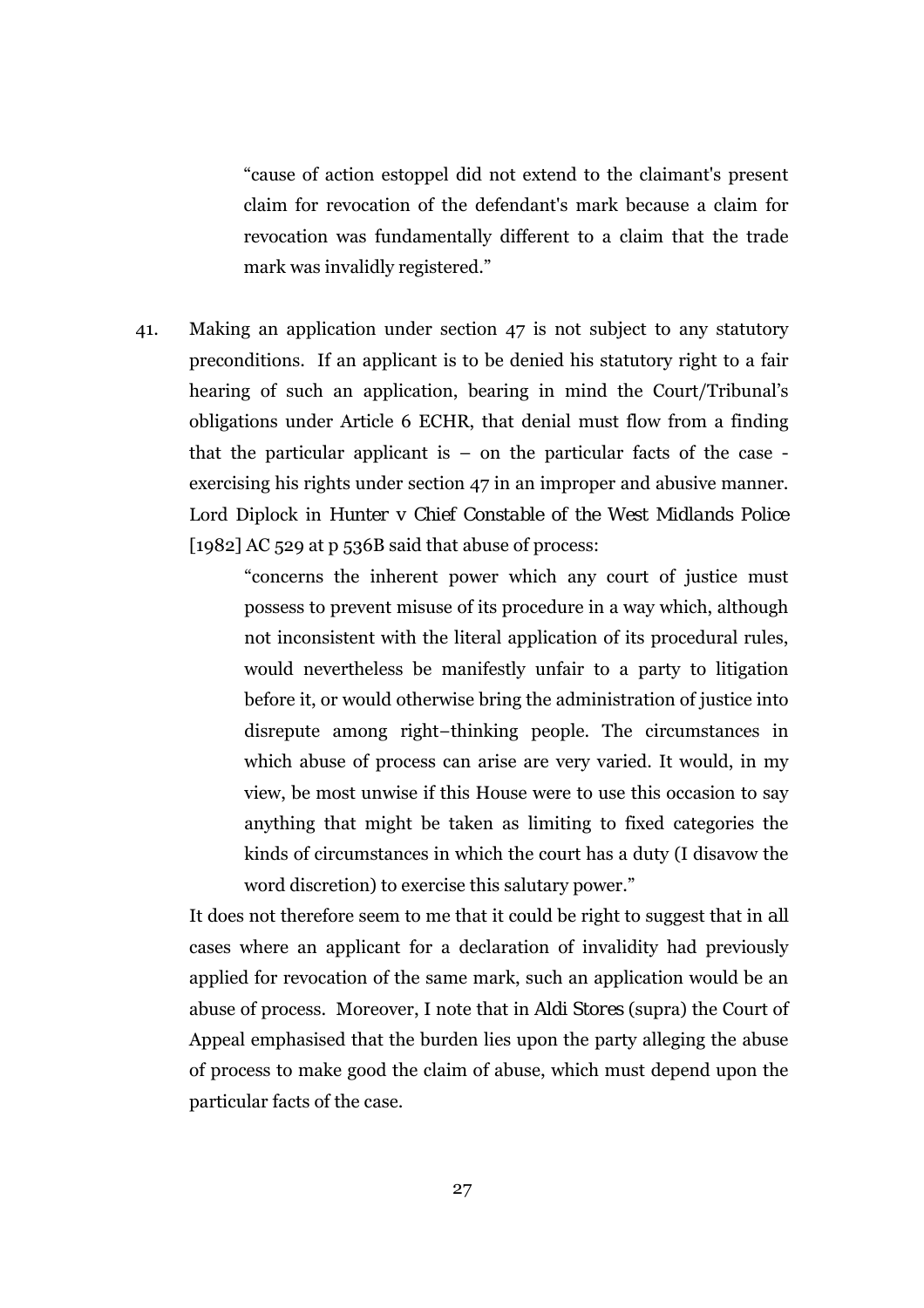- 42. The Hearing Officer's reasons for finding that there was an abuse of process in this case are set out at paragraphs 42-44 of his decision. They are, in brief, (a) that though separate forms are required, it is commonplace for parties simultaneously to file requests for both revocation and invalidation, (b) that T-Mobile had made it clear in its letter of 17 June 2005 that it would rely on the "rump" of its registrations to try to block O2's applications, and (c) if O2 had reacted to that letter, only 3-6 months would have elapsed between filing of the revocation and invalidity actions, so the revocation actions would have still been pending when the section 47 application was launched. He concluded that O2 had waited too long to launch the invalidity proceedings and T-Mobile should not have been "vexed" with the second set of proceedings.
- 43. On the appeal, Mr Stobbs argued that O2 had taken a pragmatic approach when faced with the T-Mobile Marks, which it believed were unused, by issuing only proceedings for revocation for non-use; it was reasonable and proportionate to issue those proceedings, in the belief that they provided a simple and cost-effective way to clear the way for registration of O2's own marks. It may be that O2 was influenced in that approach by its initial confusion as to the appropriate date for revocation, but even once revocation left the small overlap of dates, O2's tactic was initially effective: T-Mobile did not file a TM8/counter-statement, the revocation was unopposed, and O2's marks were accepted by the Registry. Its approach was, in my view, designed to be as economical and expeditious as possible.
- 44. Furthermore, I do not think that the Hearing Officer considered that there was an abuse of process at the outset in limiting the attack on T-Mobile's Marks to seeking revocation, although he commented that it is not uncommon to take the route of making both applications at once. However, whether it is appropriate or necessary to do both must depend upon the facts of the particular case. It would seem likely that in many cases where a mark is revoked for non-use, its proprietor will have no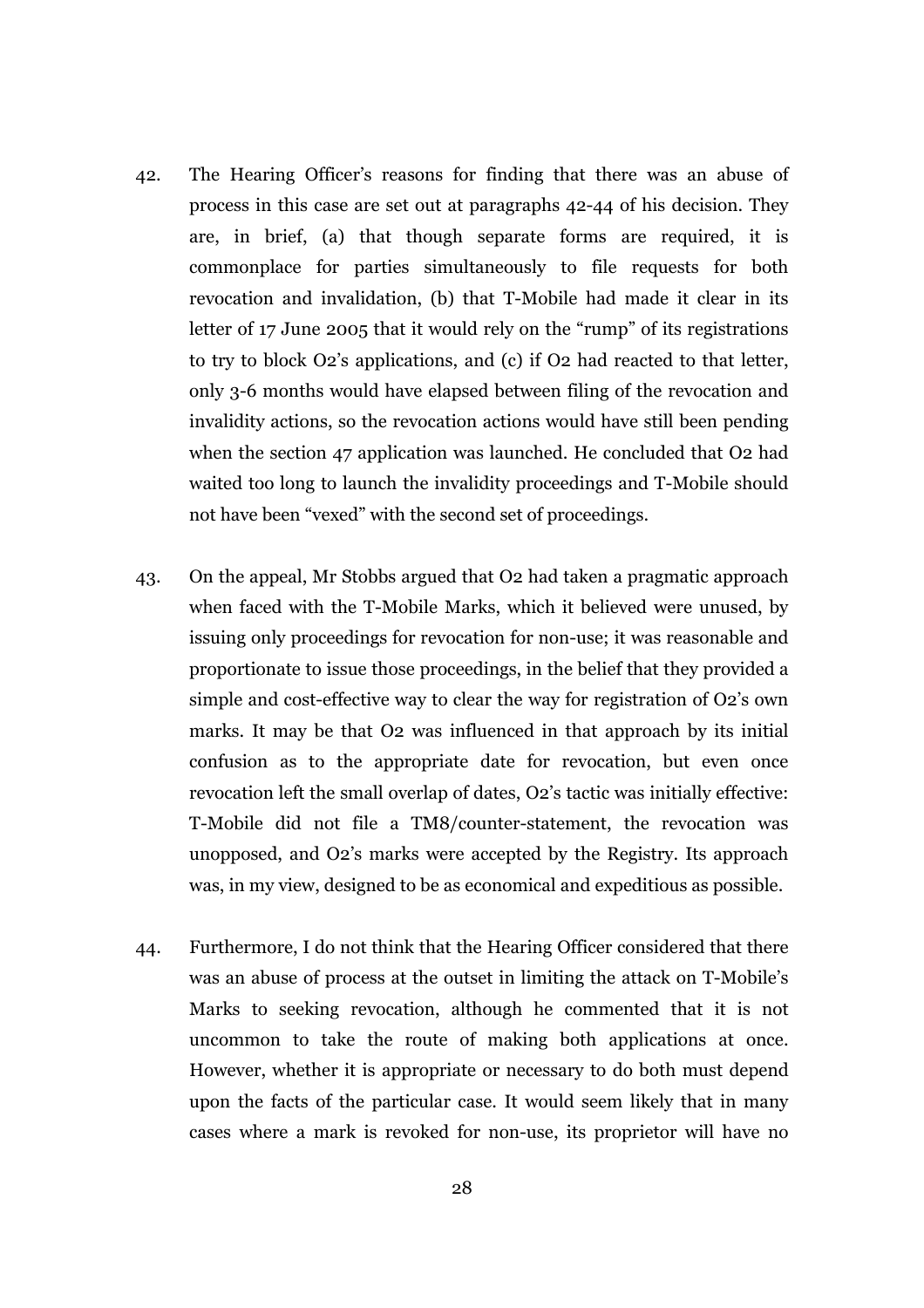remaining interest in it which would lead him to oppose the other party's new trade mark application, so that an application under s 46 ought to suffice for the applicant's purposes. In my view, therefore, it would not be right to suggest that a party must take all possible types of proceedings against another's registration at the same time. That would in many cases lead to the unnecessary duplication of proceedings, a waste of Registry (and the parties') time and resources, and wasted costs. It cannot therefore be inherently abusive to seek to revoke first and wait to see whether the revoked mark is raised in opposition, when it might become necessary (and appropriate) to respond by making an application to invalidate the mark.

- 45. Moreover, in O2's section 46 application, the only question was whether the marks had been used in the relevant period. In its section 47 application, the question will be whether the marks were properly registered in the first place. The issues to be resolved are not the same. As a result, if the question is whether there is an abuse of process because the issues before the court "should" have been raised in the earlier proceedings, there is no intrinsic abuse, since the same issues *could* not have been included in the revocation application.
- 46. That may explain why the main reason why the Hearing Officer found that there was an abuse of process was because O2 only filed the section 47 application about 18 months after filing the original revocation actions, and 13 months after T-Mobile's letter of 17 June 2005. He considered that "O2 waited far too long to launch the invalidation proceedings." Certainly, I think it should have been apparent to O2 on receipt of that letter that there was a risk either that O2's applications would be refused or that, despite the revocation of the T-Mobile Marks, T-Mobile might oppose O2's applications. However, until that happened, it seems to me that O2 cannot be so heavily criticised for not issuing invalidation proceedings, involving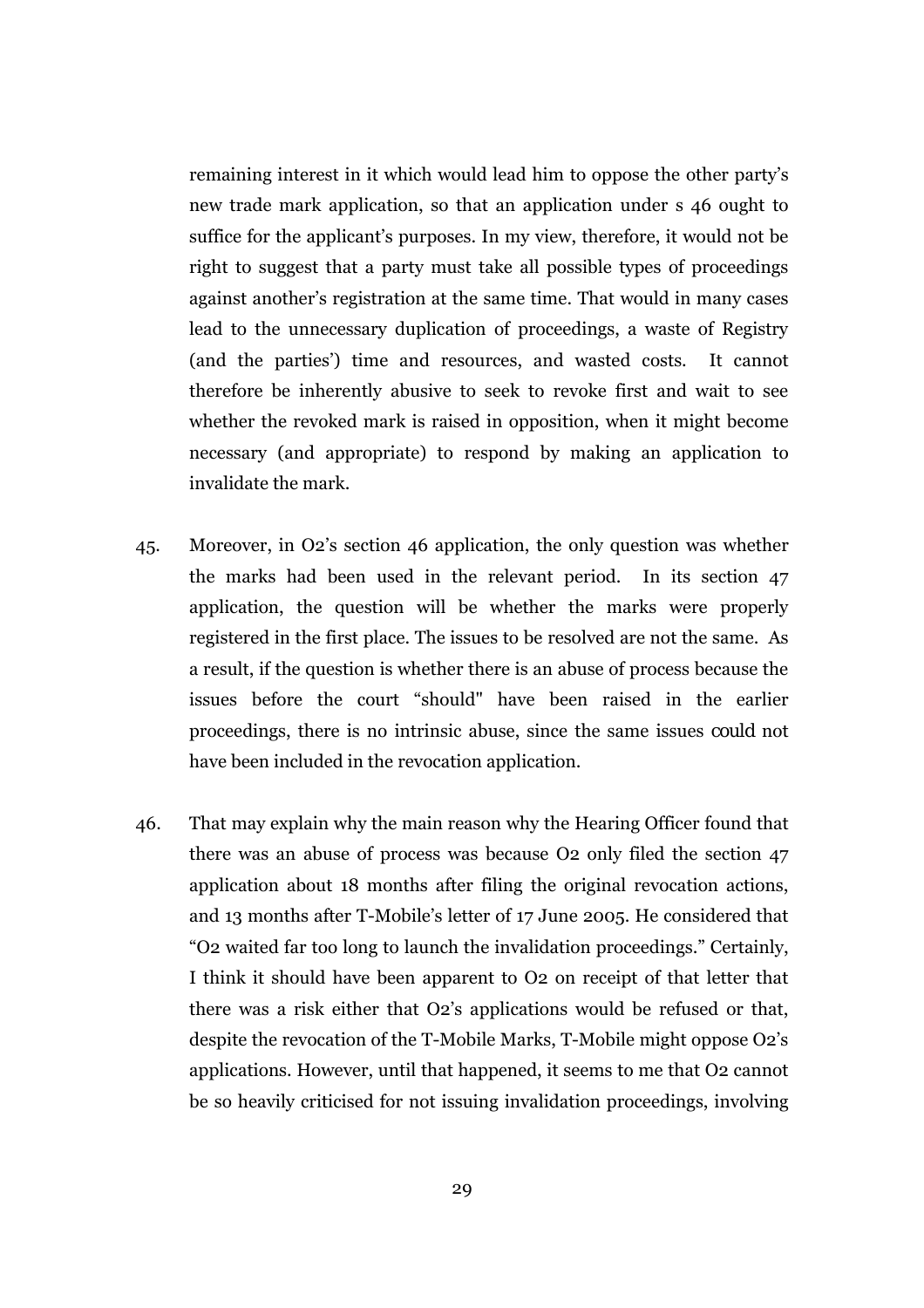additional costs for both parties, as to suggest that the mere delay was an abuse of process.

47. Furthermore, if excessive delay was the reason to deem O2's application an abuse, then it seems to me that the Hearing Officer ought to have considered some of the numerous authorities relating to striking out civil proceedings for delay. For instance, in *Asiansky Television Plc v Bayer Rosin* [2001] EWCA Civ 1792, [2002] C.P.L.R. 111, Clarke LJ, after having referred to *Biguzzi v Rank Leisure* [1999] 1 W.L.R. 1926 and a number of later authorities, said:

> "The essential question in every case is: what is the just order to make, having regard to all the circumstances of the case? As May LJ put it [in *Purdy v Cambran* [2000] CP Rep 67] it is necessary to concentrate on the intrinsic justice of a particular case in the light of the overriding objective. The cases to which I have referred emphasise the flexible nature of the CPR and the fact that they provide a number of sanctions short of the draconian remedy of striking out the action. It is to my mind important that the master or judge exercising his discretion should consider alternative possibilities short of striking out."

Had the Hearing Officer applied this test, I think that he would (and should) have come to the conclusion that the delay in this case was not such as to justify striking out the invalidity application. In my judgment, T-Mobile's position may be protected (if necessary, given its minimal involvement in the s 46 proceedings) by ensuring that there is no unnecessary duplication of costs between the two proceedings.

48. The last point is whether O2's application amounted to an abuse because T-Mobile had to face two separate sets of proceedings, instead of one consolidated case. On the facts of this case, I do not think that it did. T-Mobile took virtually no part in the revocation proceedings at all, as the facts set out in paragraph 7 above show. In those circumstances, I do not